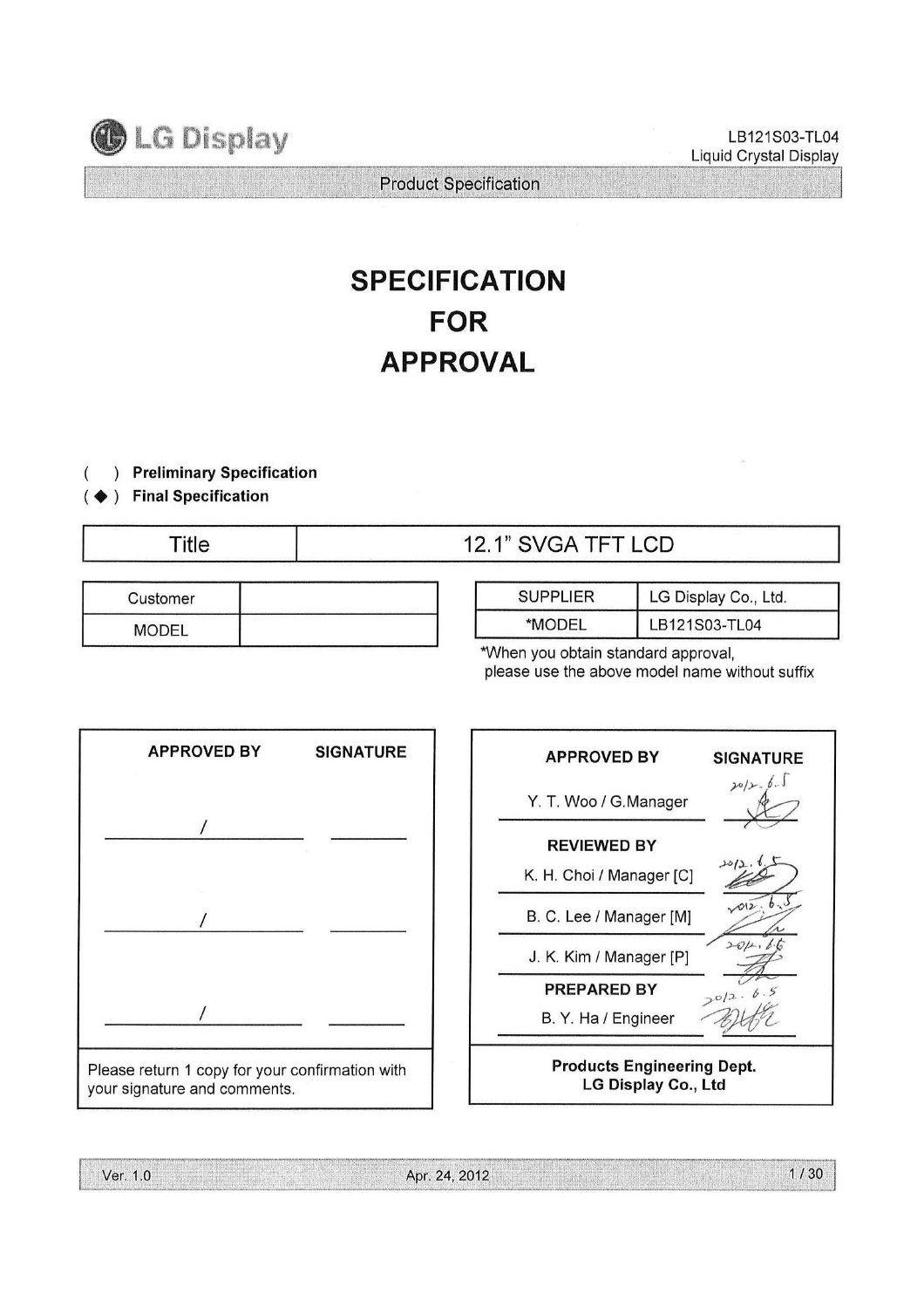

# **Contents**

| <b>No</b> | <b>ITEM</b>                                      | Page           |
|-----------|--------------------------------------------------|----------------|
|           | <b>COVER</b>                                     | 1              |
|           | <b>CONTENTS</b>                                  | $\overline{2}$ |
|           | <b>RECORD OF REVISIONS</b>                       | 3              |
| 1         | <b>GENERAL DESCRIPTION</b>                       | 4              |
| 2         | ABSOLUTE MAXIMUM RATINGS                         | 5              |
| 3         | ELECTRICAL SPECIFICATIONS                        |                |
| $3 - 1$   | ELECTRICAL CHARACTREISTICS                       | 6              |
| $3-2$     | INTERFACE CONNECTIONS                            | 7              |
| $3-3$     | CONNECTION BETWEEN HOST SYSTEM AND LVDS RECEIVER | 8              |
| $3 - 4$   | LVDS SIGNAL TIMING SPECIFICATIONS                | 11             |
| $3-5$     | SIGNAL TIMING SPECIFICATION                      | 12             |
| $3-6$     | <b>POWER SEQUENCE</b>                            | 17             |
| 4         | <b>OPTICAL SFECIFICATIONS</b>                    | 19             |
| 5         | MECHANICAL CHARACTERISTICS                       | 23             |
| 6         | <b>RELIABLITY</b>                                | 26             |
| 7         | INTERNATIONAL STANDARDS                          |                |
| $7 - 1$   | <b>SAFETY</b>                                    | 27             |
| $7-2$     | <b>ENVIRONMENTAL</b>                             | 27             |
| $7-3$     | <b>EMC</b>                                       | 27             |
| 8         | <b>PACKING</b>                                   |                |
| $8 - 1$   | <b>DESIGNATION OF LOT MARK</b>                   | 28             |
| $8 - 2$   | <b>PACKING FORM</b>                              | 28             |
| 9         | <b>PRECAUTIONS</b>                               | 29             |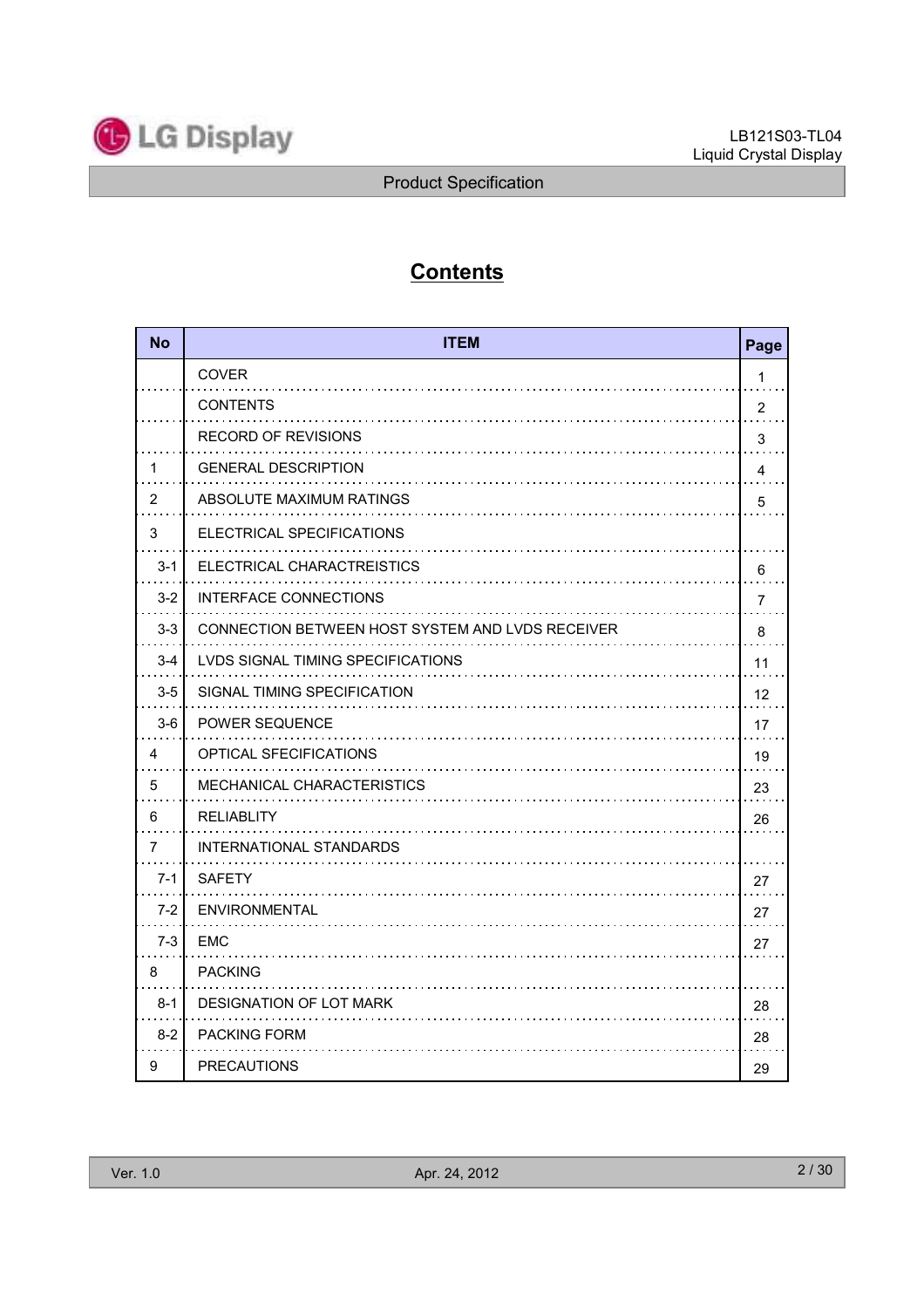

# RECORD OF REVISIONS

|         | Revision No Revision Date   Page | <b>Description</b> | <b>Note</b> |
|---------|----------------------------------|--------------------|-------------|
| $1.0\,$ | Apr.24.2012                      | <b>Final Draft</b> |             |
|         |                                  |                    |             |
|         |                                  |                    |             |
|         |                                  |                    |             |
|         |                                  |                    |             |
|         |                                  |                    |             |
|         |                                  |                    |             |
|         |                                  |                    |             |
|         |                                  |                    |             |
|         |                                  |                    |             |
|         |                                  |                    |             |
|         |                                  |                    |             |
|         |                                  |                    |             |
|         |                                  |                    |             |
|         |                                  |                    |             |
|         |                                  |                    |             |
|         |                                  |                    |             |
|         |                                  |                    |             |
|         |                                  |                    |             |
|         |                                  |                    |             |
|         |                                  |                    |             |
|         |                                  |                    |             |
|         |                                  |                    |             |
|         |                                  |                    |             |
|         |                                  |                    |             |
|         |                                  |                    |             |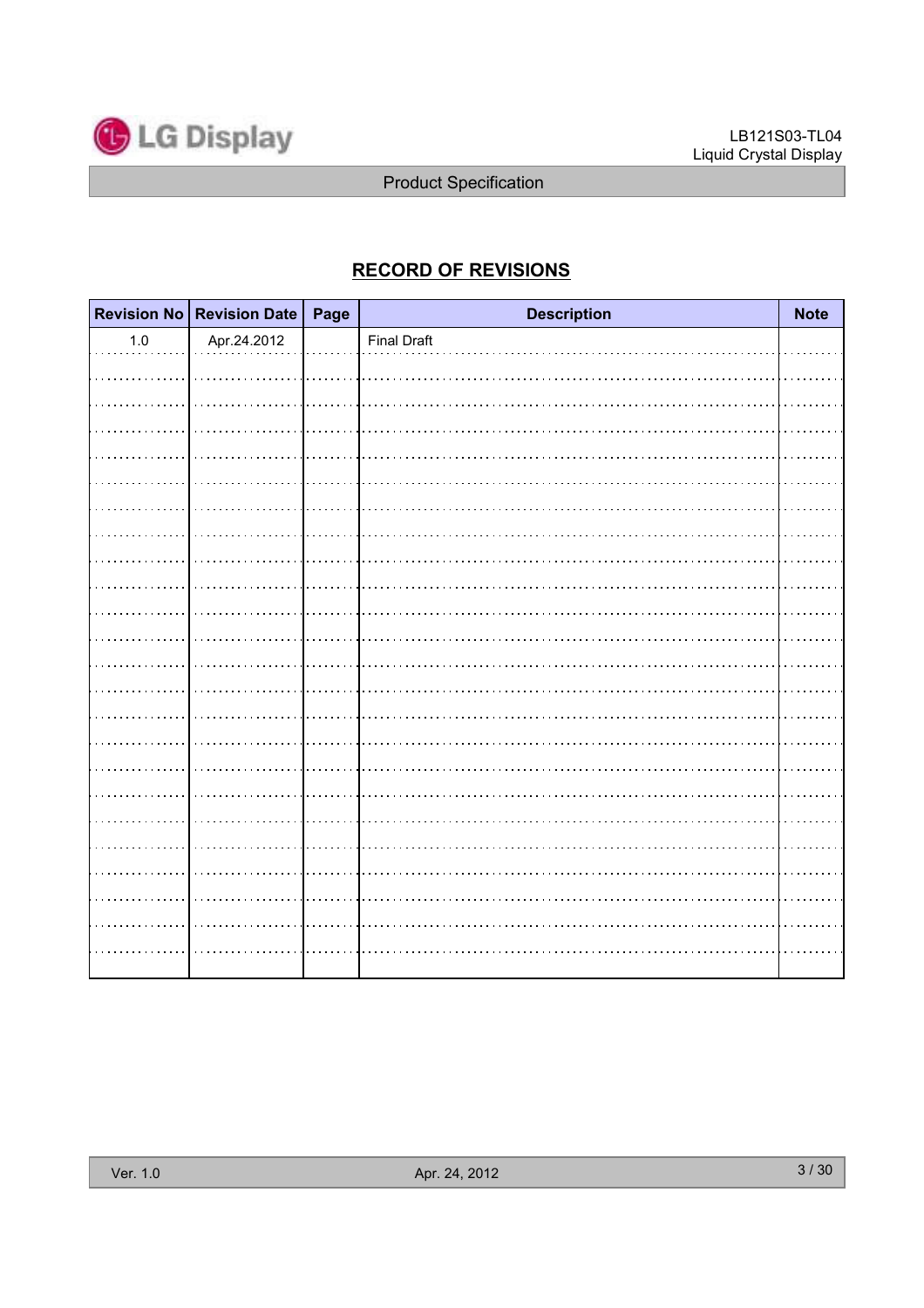

# 1. General Description

The LB121S03-TL04 is a Color Active Matrix Liquid Crystal Display with an integral LED backlight system. The matrix employs a-Si Thin Film Transistor as the active element. It is a transmissive type display operating in the normally white mode. This TFT-LCD has 12.1 inches diagonally measured active display area with SVGA resolution(800 horizontal by 600 vertical pixel array). Each pixel is divided into Red, Green and Blue sub-pixels or dots which are arranged in vertical stripes. Gray scale or the brightness of the subpixel color is determined with a 8-bit(or 6-bit) gray scale signal for each dot, thus, presenting a palette of more than 16,777,216(or 262,144) colors.

The LB121S03-TL04 has been designed to apply the interface method that enables low power, high speed, low EMI.

The LB121S03-TL04 is intended to support applications where thin thickness, low power are critical factors and graphic displays are important. In combination with the vertical arrangement of the sub-pixels, the LB121S03-TL04 characteristics provide an excellent flat display for office automation products such as PC or etc.



# General Features

| Active Screen Size            | 12.1 inches (30.75cm) diagonal                                              |
|-------------------------------|-----------------------------------------------------------------------------|
| Outline Dimension             | $276(H) \times 209(V) \times 10.1(D)$ mm (Typ.)                             |
| <b>Pixel Pitch</b>            | 0.3075 mm $\times$ 0.3075 mm                                                |
| <b>Pixel Format</b>           | 800 horiz. By 600 vert. Pixels RGB strip arrangement                        |
| Color Depth                   | 16,777,216 colors (A-FRC) @ 8-bit input<br>$262,144$ colors $@6$ -bit input |
| Luminance, White              | 400 cd/m <sup>2</sup> (Typ.)                                                |
| <b>Power Consumption</b>      | Total 5 Watt(Typ.) @ LCM circuit 0.8 Watt(Typ.), B/L input 4.2 Watt(Typ.)   |
| Weight                        | 600g (Max.)                                                                 |
| <b>Display Operating Mode</b> | Transmissive mode, normally white                                           |
| Surface Treatment             | Anti-glare                                                                  |
| RoHS Comply                   | Yes                                                                         |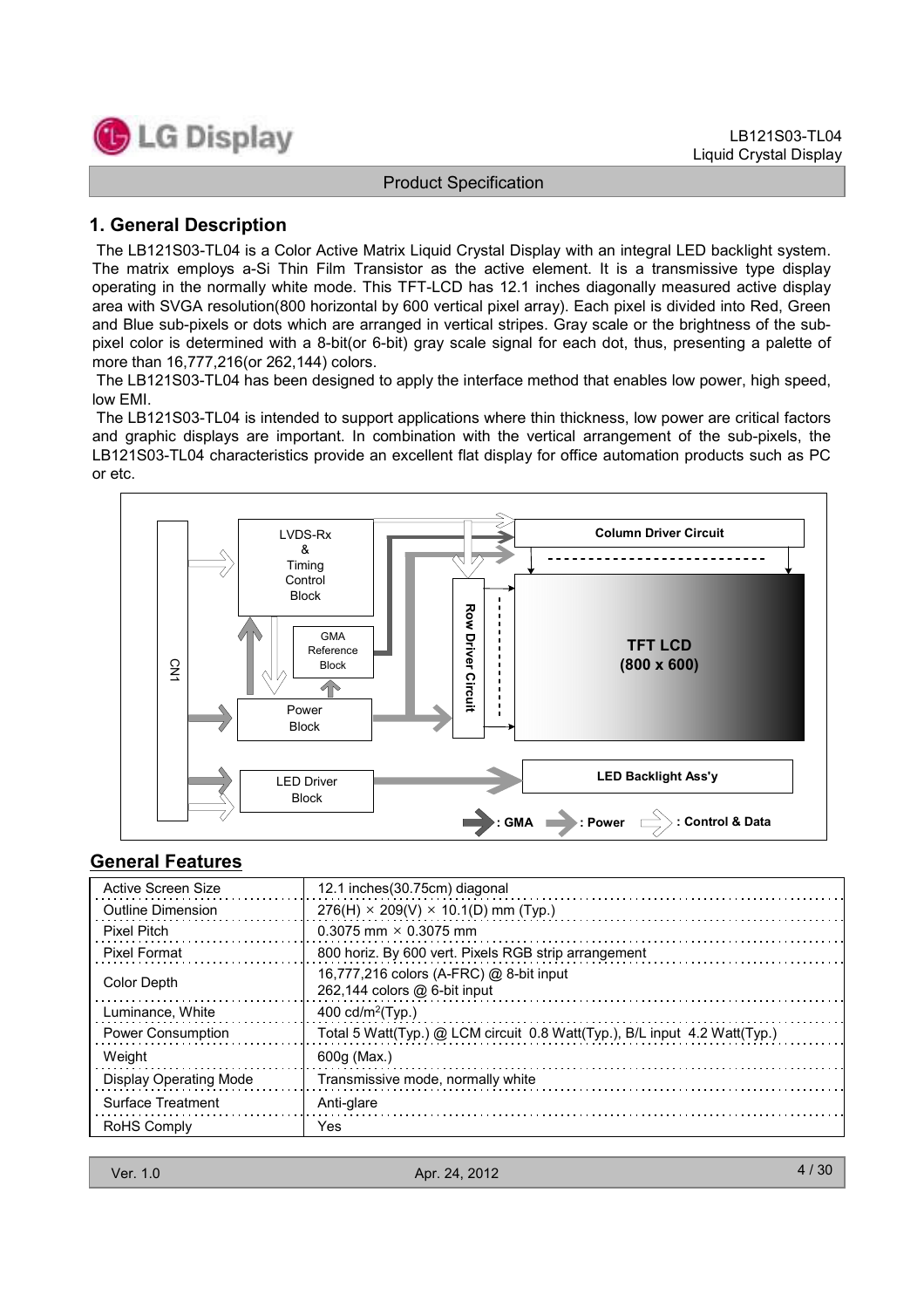

# 2. Absolute Maximum Ratings

The following are maximum values which, if exceeded, may cause faulty operation or damage to the unit.

| <b>Parameter</b>                  |                    |                                                | <b>Values</b> |            | <b>Units</b> | <b>Notes</b>            |  |
|-----------------------------------|--------------------|------------------------------------------------|---------------|------------|--------------|-------------------------|--|
|                                   |                    | <b>Symbol</b>                                  | <b>Min</b>    | <b>Max</b> |              |                         |  |
|                                   | LCD circuit        | <b>VCC</b>                                     | $-0.3$        | 4          | <b>Vdc</b>   |                         |  |
| Power Input Voltage               | <b>LED</b> circuit | $V_{LED}$                                      | $-0.3$        | 12.6       | Vdc          | at $25 \pm 5^{\circ}$ C |  |
| <b>Driver Control Voltage</b>     | LCD circuit        | $\mathsf{V}_{\mathsf{Bit} \, \, \mathsf{SEL}}$ | $-0.3$        | 3.6        | Vdc          |                         |  |
|                                   | LED circuit        | ${\sf V}_{\sf LED\_EN}$                        | $-0.3$        | 5          | Vdc          |                         |  |
| <b>Operating Temperature</b>      |                    | <b>TOP</b>                                     | $-10$         | 70         | ∘C           |                         |  |
| Storage Temperature               |                    | <b>TST</b>                                     | $-30$         | 80         | $^{\circ}C$  |                         |  |
| <b>Operating Ambient Humidity</b> |                    | <b>HOP</b>                                     | 10            | 90         | %RH          |                         |  |
| <b>Storage Humidity</b>           |                    | <b>HST</b>                                     | 10            | 90         | %RH          |                         |  |

| Table 1. ABSOLUTE MAXIMUM RATINGS |
|-----------------------------------|
|                                   |

Note : 1. Temperature and relative humidity range are shown in the figure below. Wet bulb temperature should be 44°C Max, and no condensation of water.

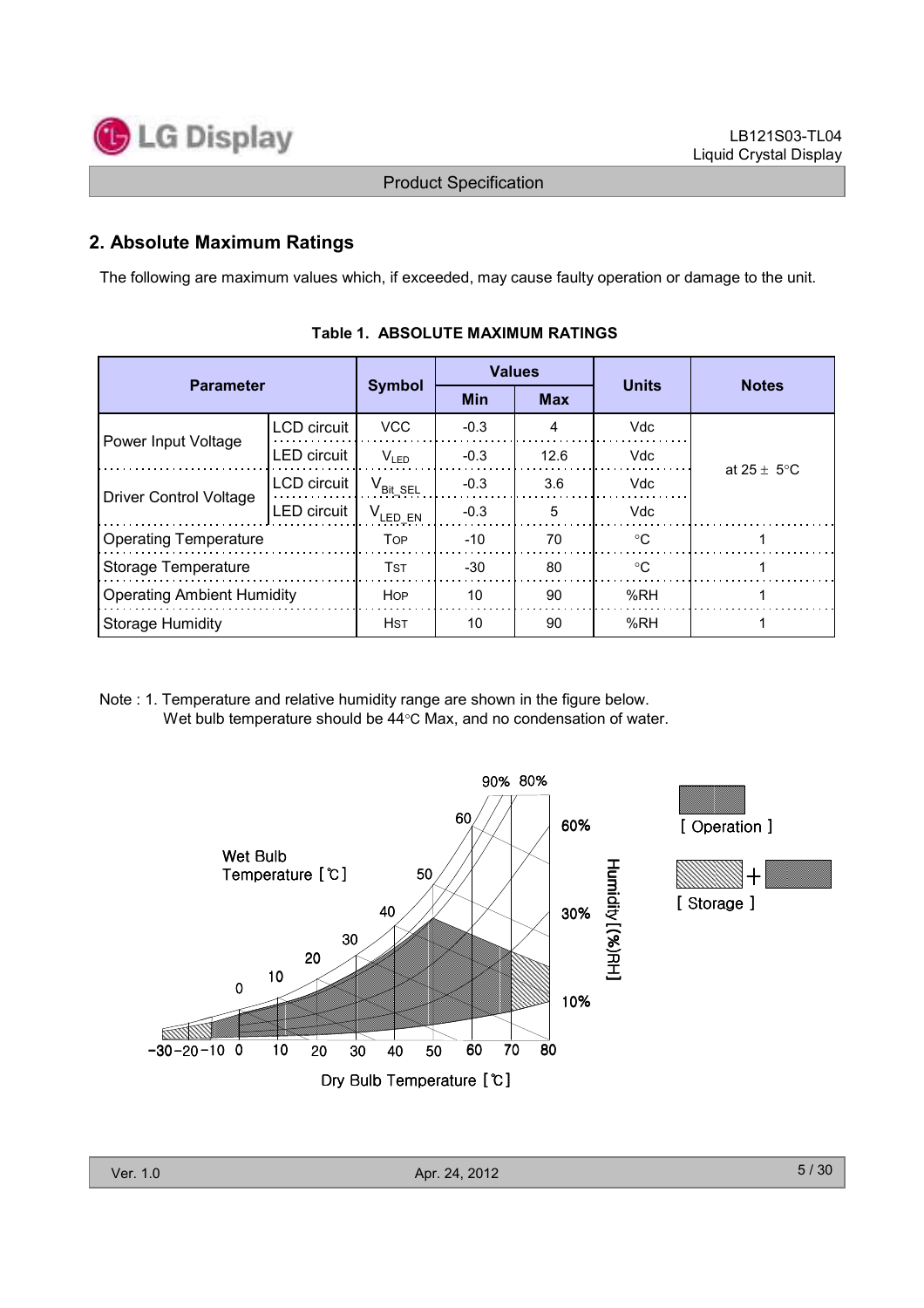

# 3. Electrical Specifications

# 3-1. Electrical Characteristics

The LB121S03-TL04 requires two power inputs. One is employed to power the LCD electronics and to drive the TFT array and liquid crystal. The second input which powers the LED Backlight.

|                                  |                  | <b>Values</b> |                   |            | Unit       |               |
|----------------------------------|------------------|---------------|-------------------|------------|------------|---------------|
| <b>Parameter</b>                 | <b>Symbol</b>    | <b>Min</b>    | <b>Typ</b>        | <b>Max</b> |            | <b>Notes</b>  |
| MODULE:                          |                  |               |                   |            |            |               |
| Power Supply Input Voltage       | VCC.             | 3.0           | 3.3               | 3.6        | $V_{DC}$   |               |
| Power Supply Input Current       | $I_{\rm CC}$     |               | 240               | 290        | mA         |               |
| Power Consumption                | Pc.              |               | 0.80              | 0.96       | Watt       |               |
| LED Backlight (With LED Driver): |                  |               |                   |            |            |               |
| <b>LED Power Input Voltage</b>   | $V_{LED}$        | 11            | $12 \overline{ }$ | 12.5       | $\vee$     | $\mathcal{P}$ |
| <b>LED Power Input Current</b>   | $I_{\text{LED}}$ |               | 350               | 400        | mA         | 3             |
| <b>LED Power Consumption</b>     | $P_{LED}$        |               | 4.2               | 5          | Watt       | 3             |
| LED EN High Voltage              | VLED EN H        | 3             | 3.3               | 3.6        | $\vee$     |               |
| LED EN Low Voltage               | VLED EN L        | $\Omega$      |                   | 0.5        | $\vee$     |               |
| Life Time                        |                  | 50.000        |                   |            | <b>Hrs</b> | 4             |

#### Table 2. ELECTRICAL CHARACTERISTICS

Note)

1. The specified current and power consumption are under the Vcc =  $3.3V$ ,  $25^{\circ}$ C, fv = 60Hz condition whereas Mosaic pattern(8x6) is displayed and fv is the frame frequency.



- 2. The measuring position is the connector of LCM and the test conditions are under  $25^{\circ}$ C.
- 3. The current and power consumption with LED Driver are under the  $V_{LED} = 12.0V$ , 25°C, Dimming of max luminance whereas white pattern is displayed.
- 4. The life time is determined as the time at which brightness of LED is 50% compare to that of initial value at the typical LED current.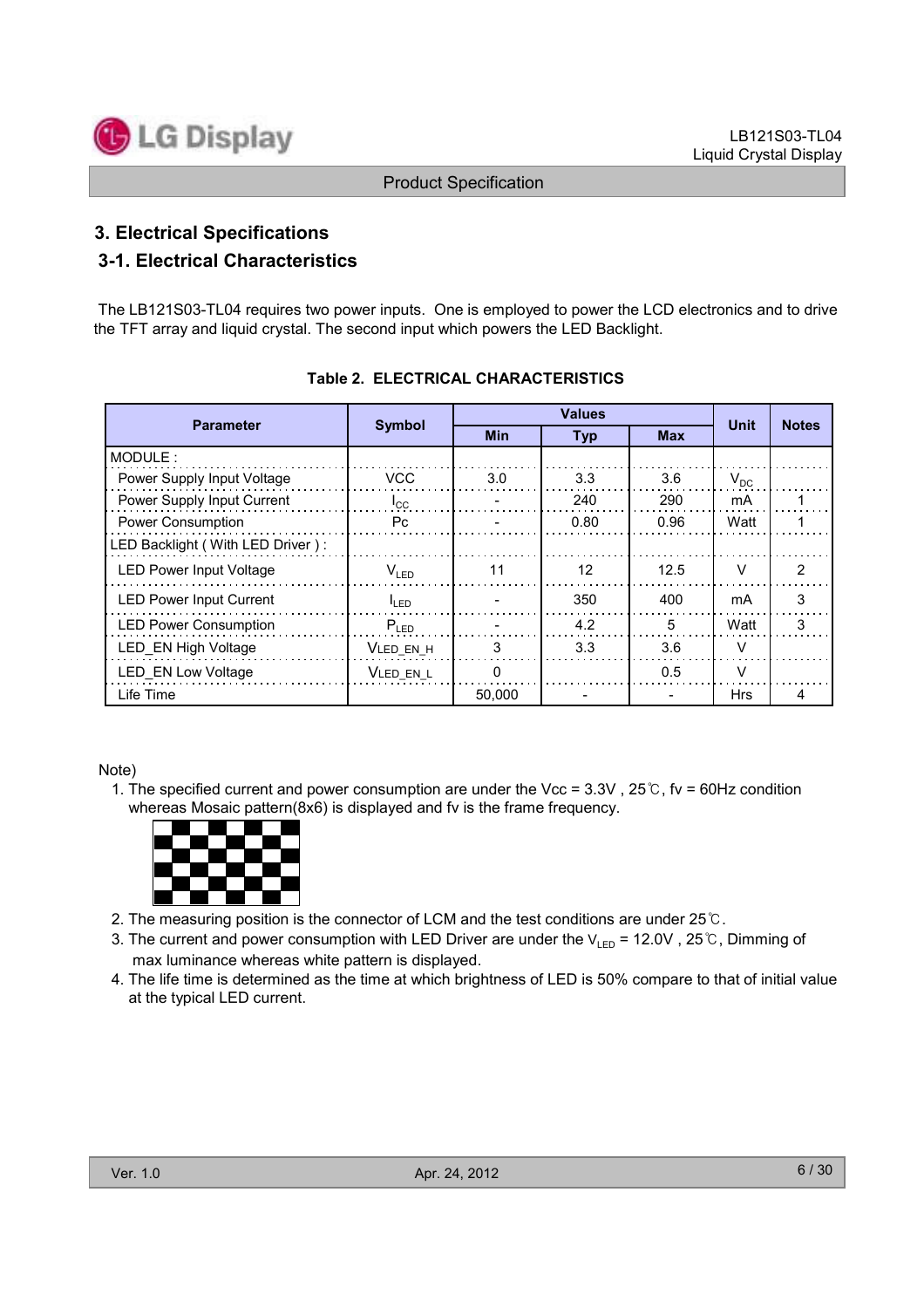

# 3-2. Interface Connections

The electronics interface connector is a model FI-XB30SL-HF10 manufactured by JAE.

| Pin                       | <b>Symbol</b>    | <b>Description</b>                                                        | <b>Notes</b>                                                              |
|---------------------------|------------------|---------------------------------------------------------------------------|---------------------------------------------------------------------------|
| 1<br>$\ddot{\phantom{0}}$ | <b>VCC</b>       | Power Supply for module, 3.3V Typ.                                        |                                                                           |
| 2                         | <b>VCC</b>       | Power Supply for module, 3.3V Typ.                                        | 1, Interface chips                                                        |
| 3                         | <b>GND</b>       | Ground                                                                    | 1.1 LCD: THine, KE5M6U2730WFP(LCD Controller)                             |
| 4                         | Bit_SEL          | <b>Bit Selection</b><br>8bit: No Connection or 2.5V Typ, 6bit: Ground     | including LVDS Receiver<br>1.2 System: THC63LVDM83R or Equivalent         |
| 5                         | A <sub>1</sub> M | Negative LVDS differential data input                                     |                                                                           |
| 6                         | A <sub>1</sub> P | Positive LVDS differential data input                                     | 2. Connector                                                              |
| 7                         | <b>GND</b>       | Ground                                                                    | 2.1 LCD: FI-XB30SL-HF10                                                   |
| 8                         | A2M              | Negative LVDS differential data input                                     | 2.2 Mating:<br>FI-X30C2L (Manufactured by JAE) or Equivalent              |
| 9                         | A2P              | Positive LVDS differential data input                                     |                                                                           |
| 10                        | GND              | Ground                                                                    |                                                                           |
| 11                        | A3M              | Negative LVDS differential data input                                     | Rear view of LCM                                                          |
| 12                        | A3P              | Positive LVDS differential data input                                     |                                                                           |
| 13                        | <b>GND</b>       | Ground                                                                    | <u>proton and a company of the second second second and</u><br>$J \vee F$ |
| 14                        | <b>CLKM</b>      | Negative LVDS differential clock input                                    |                                                                           |
| 15                        | <b>CLKP</b>      | Positive LVDS differential clock input                                    | 30<br>1                                                                   |
| 16                        | GND              | Ground                                                                    |                                                                           |
| 17                        | A4M              | Negative LVDS differential data input(for 8 bit)                          |                                                                           |
| 18                        | A4P              | Positive LVDS differential data input(for 8 bit)                          |                                                                           |
| 19                        | NC.              | Used only LGD internal test. Please treat it as NC.                       |                                                                           |
| 20                        | <b>NC</b>        | Used only LGD internal test. Please treat it as NC.                       |                                                                           |
| 21                        | <b>NC</b>        | Used only LGD internal test. Please treat it as NC.                       |                                                                           |
| 22                        | <b>GND</b>       | Ground                                                                    |                                                                           |
| 23                        | <b>GND</b>       | Ground                                                                    |                                                                           |
| 24                        | PWM_SEL          | Ground: Full Brightness(100%)<br>NC (No Connection): Half Brightness(50%) |                                                                           |
| 25                        | LED_EN           | High(Typ.3.3V): Backlight On                                              |                                                                           |
| 26                        | LED EN           | Low(0V): Backlight Off                                                    |                                                                           |
| 27                        | <b>GND</b>       | Ground                                                                    |                                                                           |
| 28                        | VLED             | Power Supply, 12V Typ.                                                    |                                                                           |
| 29                        | VLED             | Power Supply, 12V Typ.                                                    |                                                                           |
| 30                        | <b>VLED</b>      | Power Supply, 12V Typ.                                                    |                                                                           |

#### Table 3. MODULE CONNECTOR PIN CONFIGURATION (CN1)

Notes : 1. All GND(ground) pins should be connected together and the LCD's metal frame.

2. All  $V_{CC}$ (power input) pins should be connected together.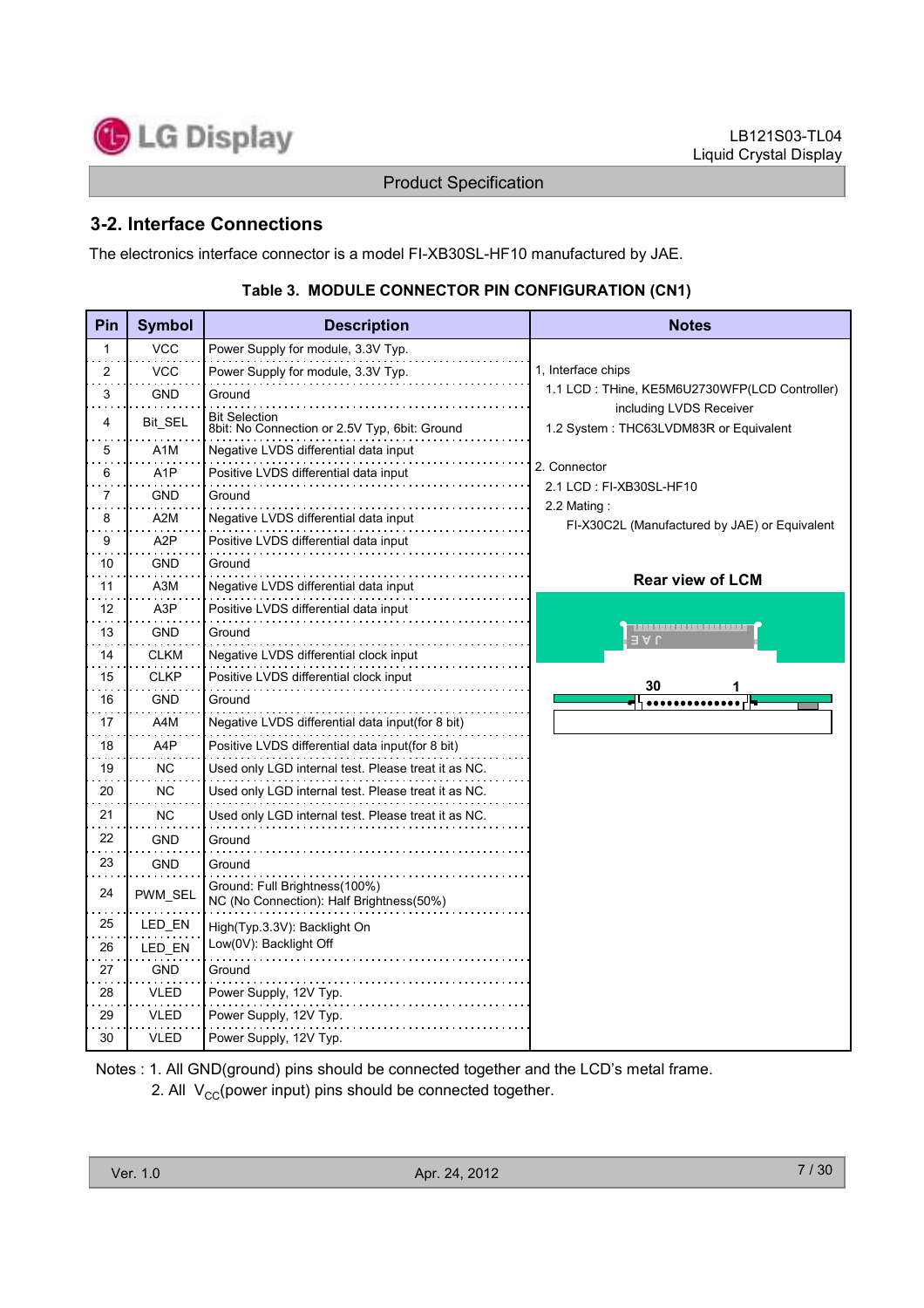

#### 3-3. Connection between Host system and Connector

Connection between Host system and LVDS receiver should be different by input signal condition(8bit or 6bit). Please refer to 3.3.1 and 3.3.2.

#### 3.3.1 Input data signal : 8bit

If input data is 8bit, connect MSB 2bit of R,G,B to TD0~TD5 pin of LVDS Tx. Refer to FIG 1 and Table 5 for more detail.

#### Fig 1. REQUIRED SIGNAL ASSIGNMENT FOR LVDS TRANSMITTER(THC63LVDM83R) – 8Bit

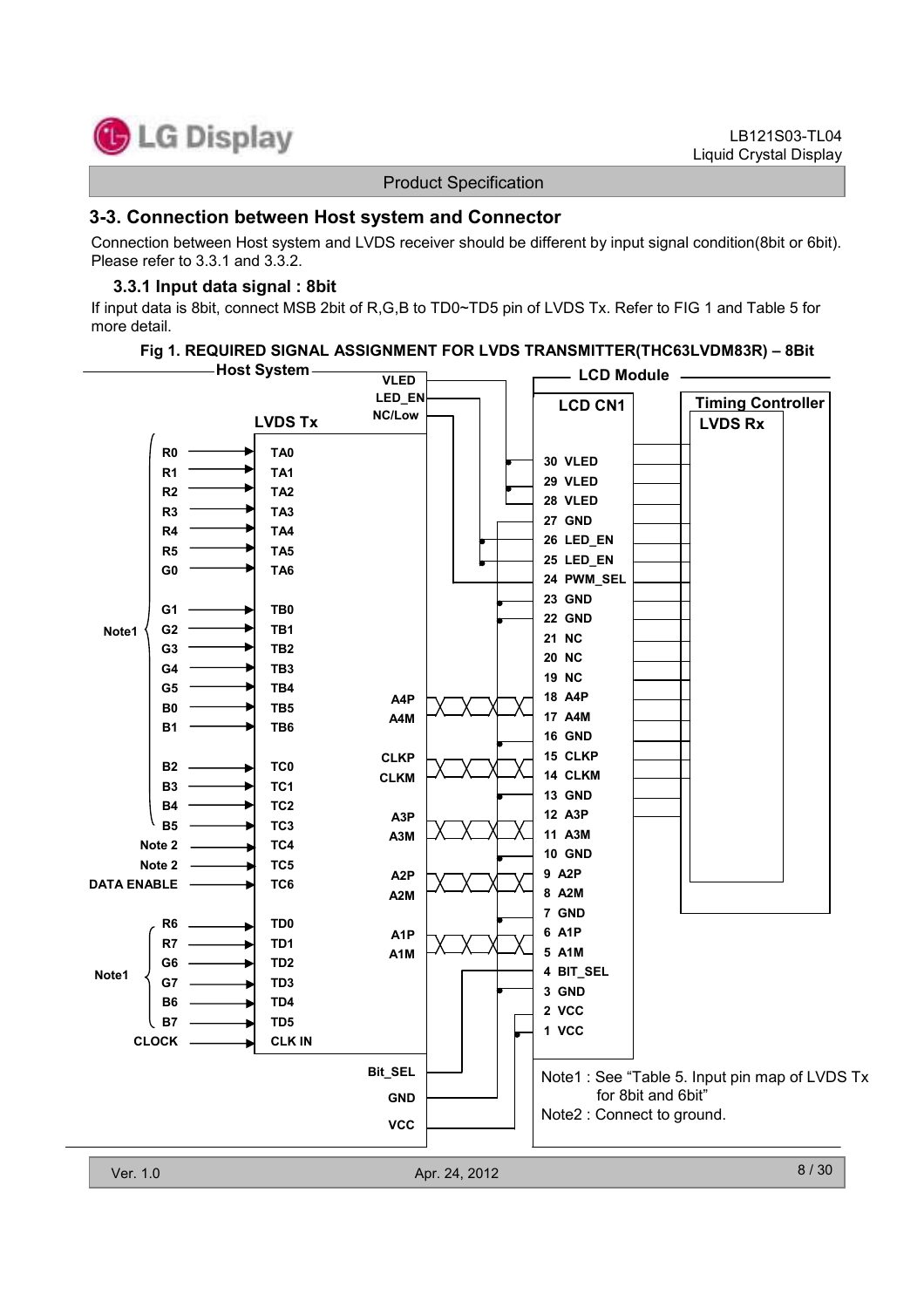

#### 3.3.2 Input data signal : 6bit

If input data is 6bit, pin map of host system should be different with 8bit. Refer to FIG 2 and Table 5 for more detail.

#### Fig 2. REQUIRED SIGNAL ASSIGNMENT FOR LVDS TRANSMITTER(THC63LVDM83R) – 6Bit



Note1 : R0(6bit) is not equal to R0(8bit). See "Table 5. Input pin map of LVDS Tx for 8bit and 6bit" for more detail. Note2 : Connect to ground.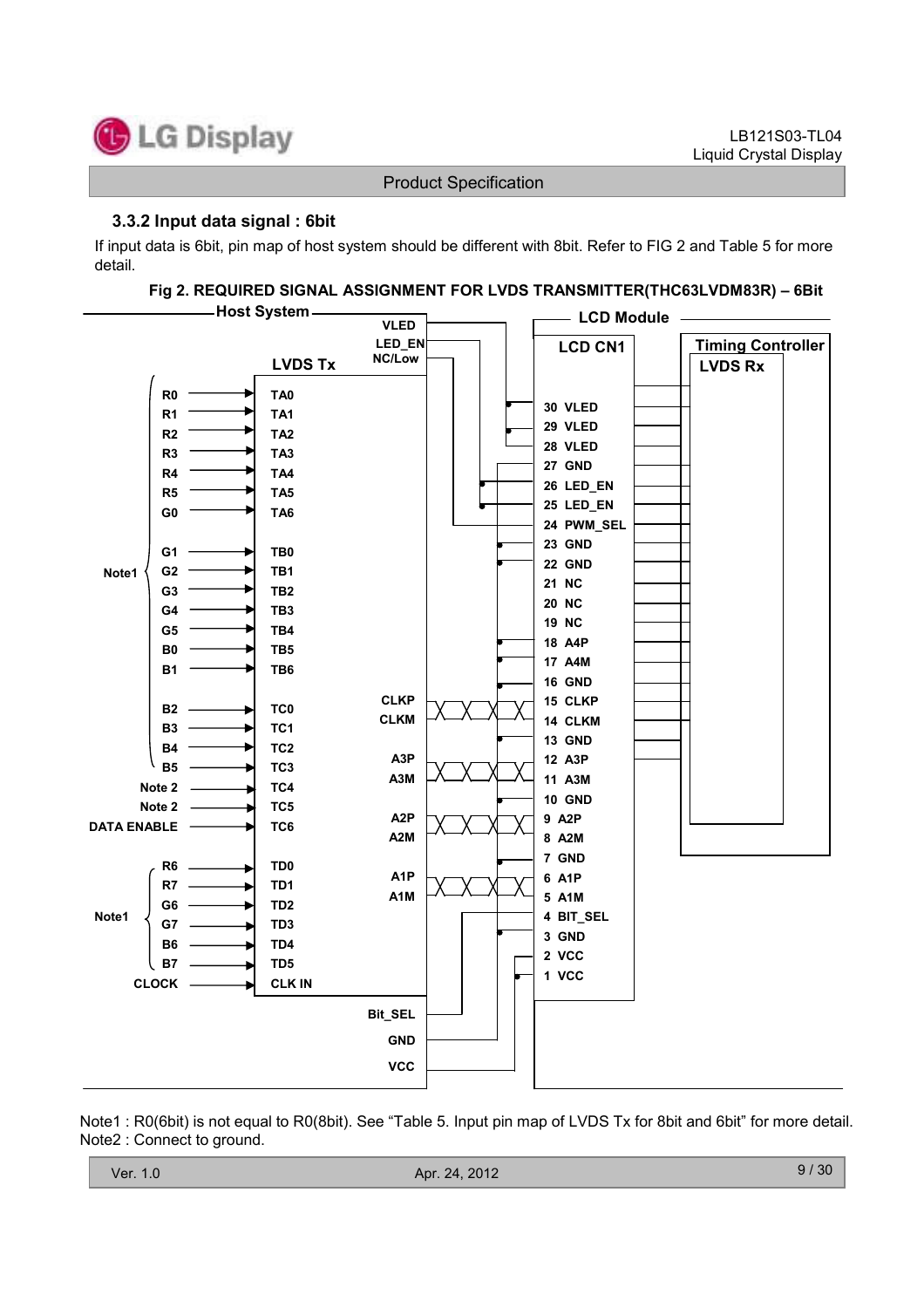

| <b>TTL Data</b> |                | <b>LVDS Tx</b><br>input Pin |            | <b>TTL Data</b>              | <b>LVDS Tx</b><br>input Pin | <b>Note</b>                         |
|-----------------|----------------|-----------------------------|------------|------------------------------|-----------------------------|-------------------------------------|
|                 | 8bit           | (Pin #)                     | 6bit       |                              | (Pin #)                     |                                     |
| <b>LSB</b>      | R <sub>0</sub> | TA0 (51)                    |            | $\frac{1}{2}$                |                             | If input data is 6bit, don't        |
|                 | R1             | TA1 (52)                    |            |                              |                             | connect LSB two data to<br>LVDS Tx. |
|                 | R <sub>2</sub> | TA2 (54)                    | <b>LSB</b> | R <sub>0</sub>               | TA0 (51)                    | TTL R2(8bit)=TTL R0(6bit)           |
|                 | R <sub>3</sub> | TA3 (55)                    |            | R <sub>1</sub>               | TA1 (52)                    | TTL R3(8bit)=TTL R1(6bit)           |
|                 | R <sub>4</sub> | TA4 (56)                    |            | R <sub>2</sub>               | TA2 (54)                    | TTL R4(8bit)=TTL R2(6bit)           |
|                 | R <sub>5</sub> | TA5(3)                      |            | R <sub>3</sub>               | TA3 (55)                    | TTL R5(8bit)=TTL R3(6bit)           |
|                 | R <sub>6</sub> | TD0 (50)                    |            | R4                           | TA4 (56)                    | TTL R6(8bit)=TTL R4(6bit)           |
| <b>MSB</b>      | R <sub>7</sub> | TD1(2)                      | <b>MSB</b> | R <sub>5</sub>               | TA5(3)                      | TTL R7(8bit)=TTL R5(6bit)           |
| <b>LSB</b>      | G <sub>0</sub> | TA6 (4)                     |            | $\qquad \qquad \blacksquare$ |                             | If input data is 6bit, don't        |
|                 | G <sub>1</sub> | TB0 (6)                     |            |                              |                             | connect LSB two data to<br>LVDS Tx. |
|                 | G <sub>2</sub> | TB1(7)                      | <b>LSB</b> | G <sub>0</sub>               | TA6 (4)                     | TTL G2(8bit)=TTL G0(6bit)           |
|                 | G <sub>3</sub> | TB2 (11)                    |            | G <sub>1</sub>               | TB0 (6)                     | TTL G3(8bit)=TTL G1(6bit)           |
|                 | G4             | TB3 (12)                    |            | G <sub>2</sub>               | TB1(7)                      | TTL G4(8bit)=TTL G2(6bit)           |
|                 | G <sub>5</sub> | TB4 (14)                    |            | G <sub>3</sub>               | TB2 (11)                    | TTL G5(8bit)=TTL G3(6bit)           |
|                 | G <sub>6</sub> | TD2(8)                      |            | G4                           | TB3 (12)                    | TTL G6(8bit)=TTL G4(6bit)           |
| <b>MSB</b>      | G7             | TD3 (10)                    | <b>MSB</b> | G <sub>5</sub>               | TB4 (14)                    | TTL G7(8bit)=TTL G5(6bit)           |
| <b>LSB</b>      | B <sub>0</sub> | TB5 (15)                    |            | $\overline{\phantom{0}}$     |                             | If input data is 6bit, don't        |
|                 | <b>B1</b>      | TB6 (19)                    |            |                              |                             | connect LSB two data to<br>LVDS Tx. |
|                 | <b>B2</b>      | TC0 (20)                    | <b>LSB</b> | B <sub>0</sub>               | TB5 (15)                    | TTL B2(8bit)=TTL B0(6bit)           |
|                 | B <sub>3</sub> | TC1 (22)                    |            | <b>B1</b>                    | TB6 (19)                    | TTL B3(8bit)=TTL B1(6bit)           |
|                 | B4             | TC2 (23)                    |            | <b>B2</b>                    | TC0 (20)                    | TTL B4(8bit)=TTL B2(6bit)           |
|                 | B <sub>5</sub> | TC3 (24)                    |            | B <sub>3</sub>               | TC1 (22)                    | TTL B5(8bit)=TTL B3(6bit)           |
|                 | B6             | TD4 (16)                    |            | B4                           | TC2 (23)                    | TTL B6(8bit)=TTL B4(6bit)           |
| <b>MSB</b>      | B7             | TD5 (18)                    | <b>MSB</b> | B5                           | TC3(24)                     | TTL B7(8bit)=TTL B5(6bit)           |
|                 | Data Enable    | TC6 (30)                    |            | Data Enable                  | TC6 (30)                    |                                     |
|                 | <b>CLOCK</b>   | <b>CLKIN (31)</b>           |            | <b>CLOCK</b>                 | <b>CLKIN (31)</b>           |                                     |

#### Table 5. Input pin map of LVDS Tx for 8bit and 6bit

Note : LVDS Tx - THC63LVDM83R(Thine) or equivalent.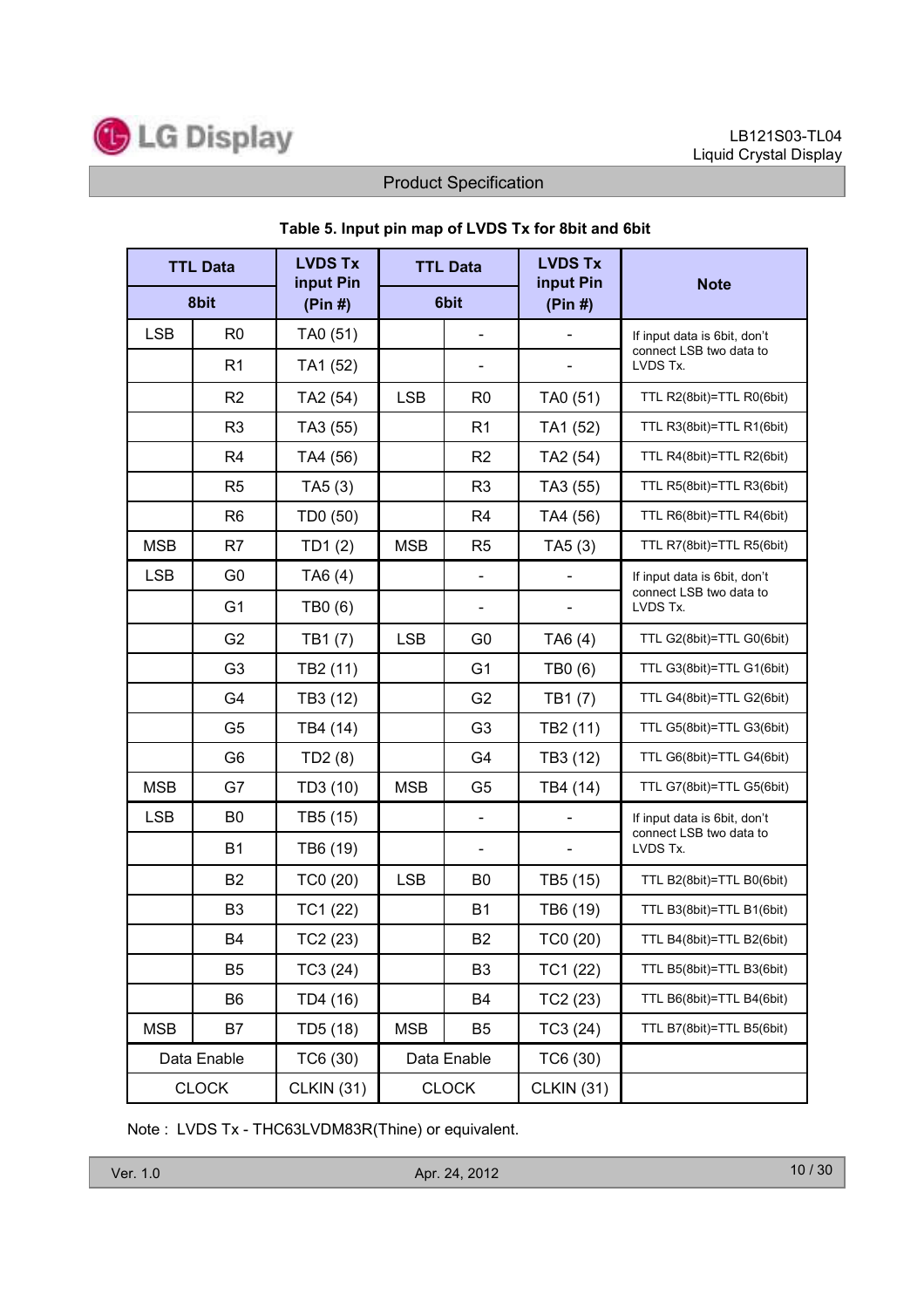

# 3-4. LVDS Signal Timing Specifications

#### 3-4.1. DC specification

| <b>Description</b>               | <b>Symbol</b>              | <b>Min</b> | <b>Max</b> | Unit | <b>Notes</b> |
|----------------------------------|----------------------------|------------|------------|------|--------------|
| <b>LVDS Differential Voltage</b> | $ V_{ID} $                 | 100        | 600        | mV   |              |
| LVDS Common mode Voltage         | $\mathsf{v}_{\mathsf{CM}}$ | 0.6        | 1.8        |      |              |
| LVDS Input Voltage Range         | $V_{\text{IN}}$            | 0.3        | 2.1        |      |              |



#### 3-4.2. Data format



Note : When input condition of 'Bit SEL' is low for 6bit operation(262,144 colors), A4 P/M is excluded among the pairs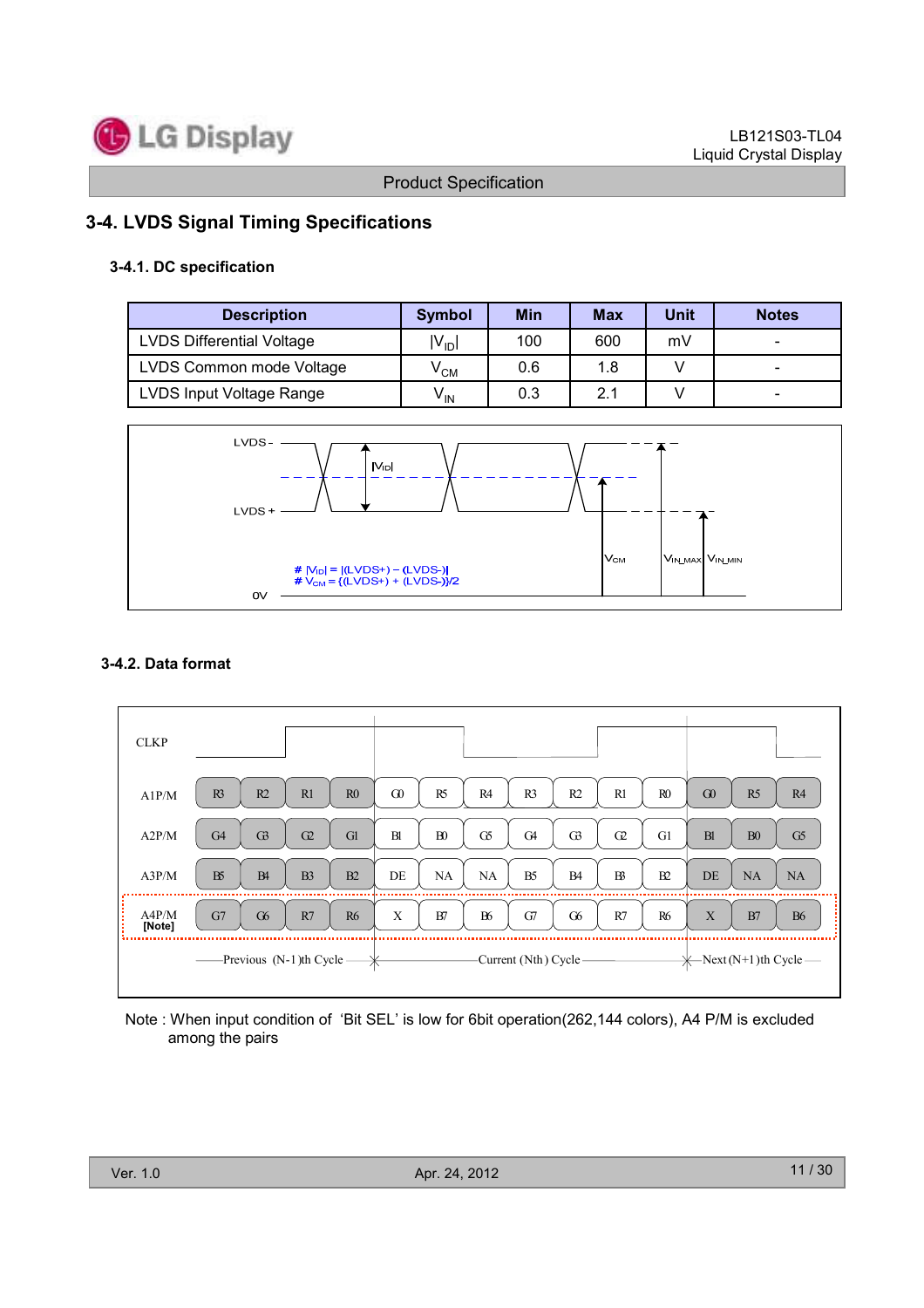

#### 3-4.3. AC specification

| <b>Symbol</b>     | <b>Parameter</b>        | <b>Min</b>   | <b>Typ</b>               | <b>Max</b>               | <b>Unit</b> |
|-------------------|-------------------------|--------------|--------------------------|--------------------------|-------------|
| tCLK              | <b>LVDS CLK Period</b>  | 22.2         | 25                       | 28.5                     | ns          |
| tRCH              | CLK OUT High Time       |              | $4T/7 -$                 |                          | ns          |
| tRCL              | <b>CLK OUT Low Time</b> |              | 3T/7                     |                          | ns          |
| tRS               | Data Setup to CLK OUT   | $3T/7 - 2.5$ |                          |                          | ns          |
| TRH               | Data Hold from CLK OUT  | $4T/7 - 3.5$ | $\overline{\phantom{a}}$ | $\overline{\phantom{a}}$ | ns          |
| tRIP1             | Input Data Position 0   | $-0.4$       | 0.0                      | 0.4                      | ns          |
| tRIP <sub>0</sub> | Input Data Position 1   | $T/7 - 0.4$  | T/7                      | $T/7 + 0.4$              | ns          |
| tRIP <sub>6</sub> | Input Data Position 2   | $2T/7-0.4$   | 2T/7                     | $2T/+0.4$                | ns          |
| tRIP <sub>5</sub> | Input Data Position 3   | $3T/7 - 0.4$ | 3T/7                     | $3T/7 + 0.4$             | ns          |
| tRIP4             | Input Data Position 4   | $4T/7-0.4$   | 4T/7                     | $4T/7 + 0.4$             | ns          |
| tRIP3             | Input Data Position 5   | $5T/7-0.4$   | 5T/7                     | $5T/7 + 0.4$             | ns          |
| tRIP <sub>2</sub> | Input Data Position 6   | 6T/7-0.4     | 6T/7                     | $6T/7 + 0.4$             | ns          |



< AC Timing Diagram >

Ver. 1.0 Apr. 24, 2012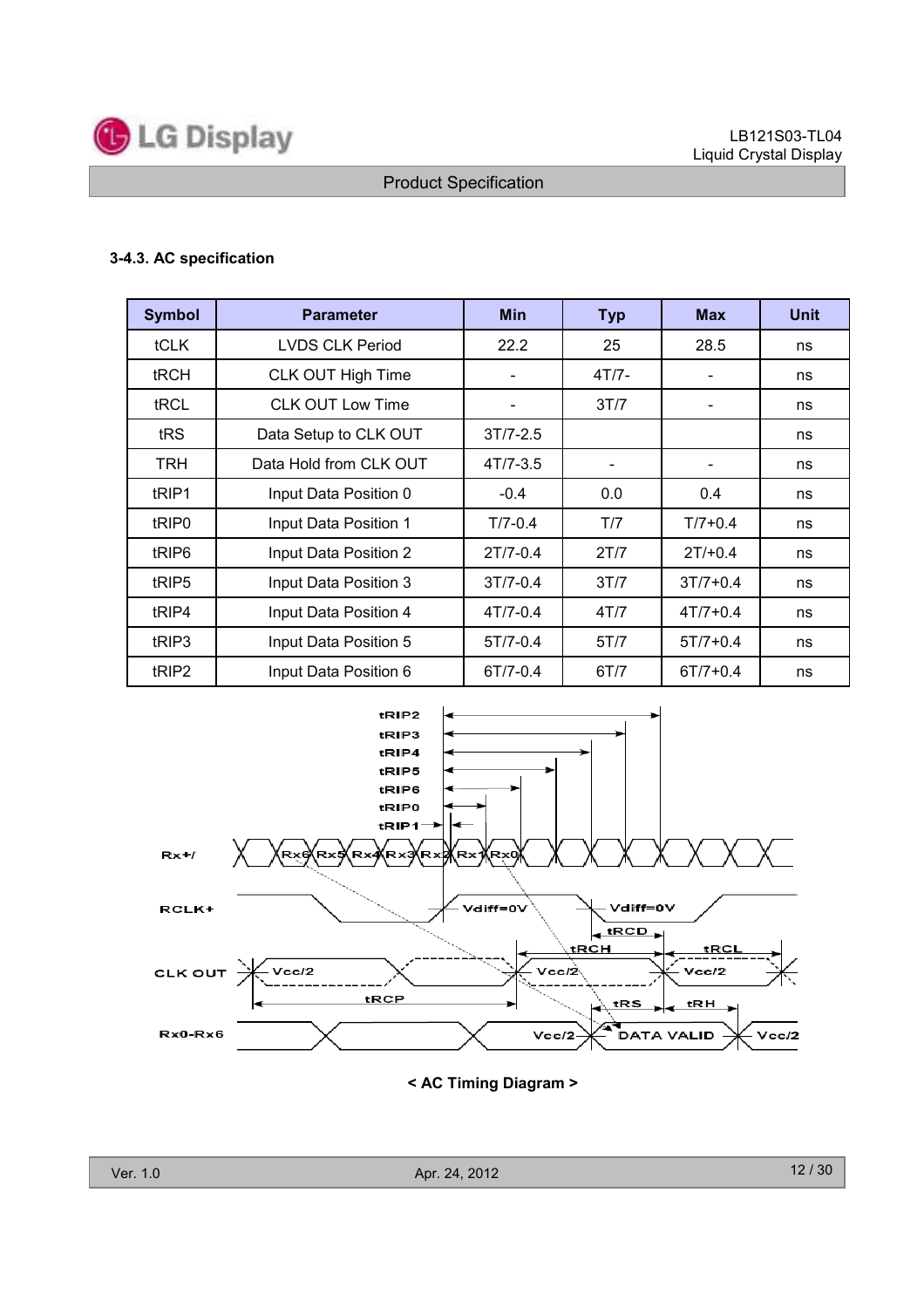

### 3-5. Signal Timing Specification

This is the signal timing required at the input of the CNT1. All of the interface signal timing should be satisfied with the following specifications and specifications of LVDS Tx/Rx for its proper operation.

| <b>ITEM</b> | <b>Symbol</b>            |             | <b>Min</b>     | <b>Typ</b> | <b>Max</b> | <b>Unit</b> | <b>Note</b> |
|-------------|--------------------------|-------------|----------------|------------|------------|-------------|-------------|
| <b>DCLK</b> | Frequency                | <b>fCLK</b> | 35             | 40         | 45         | MHz         |             |
|             | Period                   | tHP         | 850            | 1060       | 1100       |             |             |
| Hsync       | Width                    | tWH         | 16             | 64         | 80         | tCLK        |             |
| Vsync       | Period                   | tVP         | 610            | 628        | 1000       | tHP         |             |
|             | Width                    | tWV         | $\overline{2}$ | 6          | 24         |             |             |
|             | <b>Horizontal Active</b> | tWHA        | 800            | 800        | 800        |             |             |
|             | Horizontal back porch    | tHBP        | 18             | 88         | 96         | tCLK        |             |
| Data        | Horizontal front porch   | <b>tHFP</b> | 16             | 108        | 124        |             |             |
| Enable      | <b>Vertical Active</b>   | tWVA        | 600            | 600        | 600        |             |             |
|             | Vertical back porch      | tVBP        | 4              | 15         | 22         | tHP         |             |
|             | Vertical front porch     | tVFP        | 4              | 7          | 354        |             |             |

#### Table 6. Timing Table

#### **Notes**

1. DE Only mode operation.

2. tHFP, twh and thee should be any times of a character number  $(8)$ , tHFP+tWH+tHBP <  $(1/2)$ tWHA

3. No variation of the total number of Hsync and DE in a frame is required for normal operation.

4. No variation of the total number of clock in a Hsync period for type is required for normal operation.

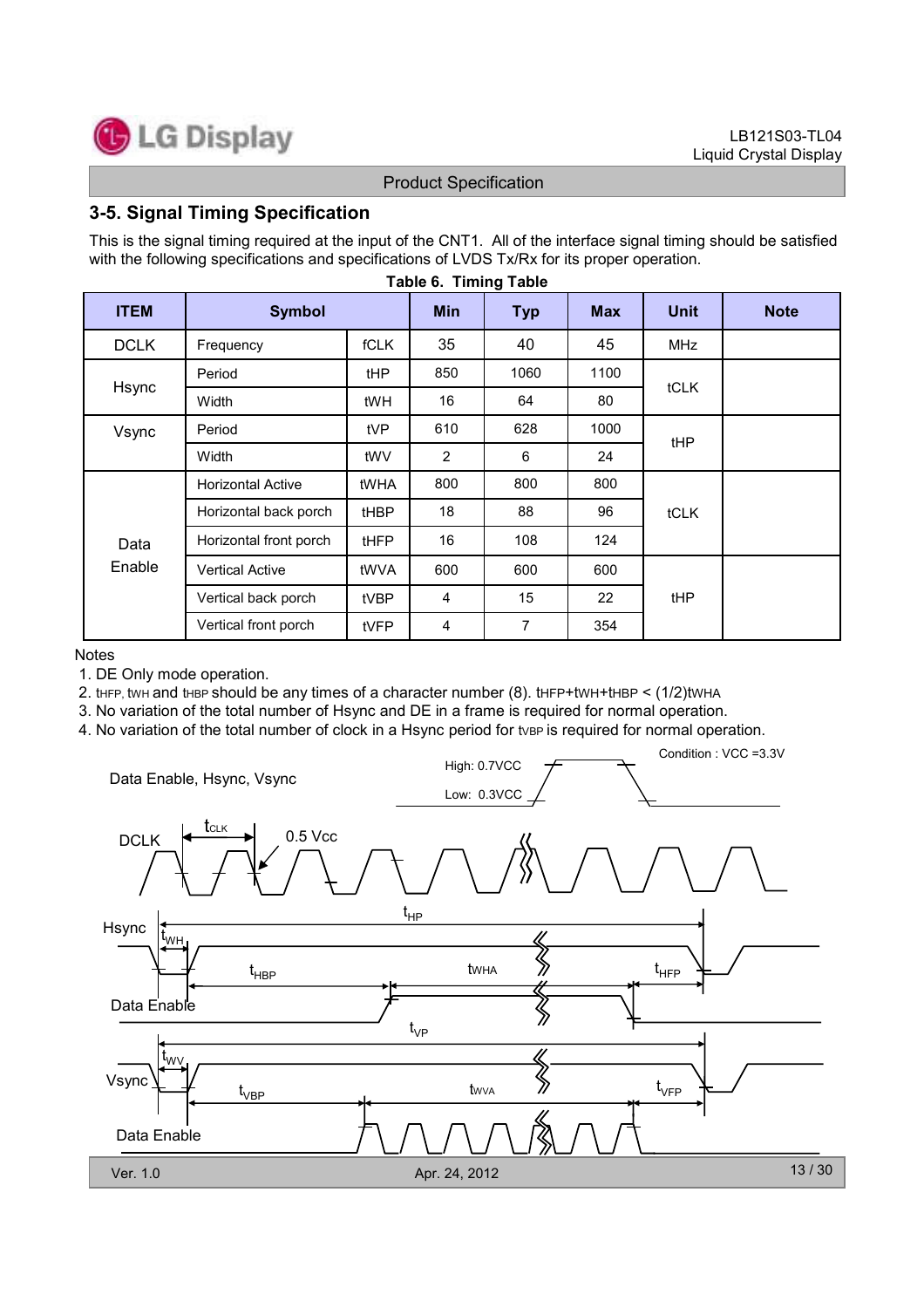

# 3-6. Display Color and Input Signals

#### 3-6-1. Input Condition of Bit\_SEL signal and data signals

LB121S03-TL04 can display 16,777,216 color in 256 gray scales and 262,144 colors in 64 gray scales by input condition of Bit SEL signal and data signals. See following table.

| Input data<br>signals | Bit SEL | Input signal for<br>Pin 17 of CN1 | Input signal for<br>Pin 18 of CN1 | Display color | <b>Notes</b> |  |  |  |  |  |  |
|-----------------------|---------|-----------------------------------|-----------------------------------|---------------|--------------|--|--|--|--|--|--|
| 8-bit                 | High/NC | A4P                               | A4M                               | 16,777,216    | 1,3          |  |  |  |  |  |  |
| 6-bit                 | Low     | GND.                              | GND                               | 262,144       | 2,4          |  |  |  |  |  |  |

#### Table 7. FRC and Input data signal

Note 1 : See "3-6-2. Color Input Data Reference(16,777,216)"

Note 2 : See "3-6-3. Color Input Data Reference(262,144)"

Note 3 : See "3-3-1. Input data signal : 8bit"

Note 4 : See "3-3-2. Input data signal : 6bit"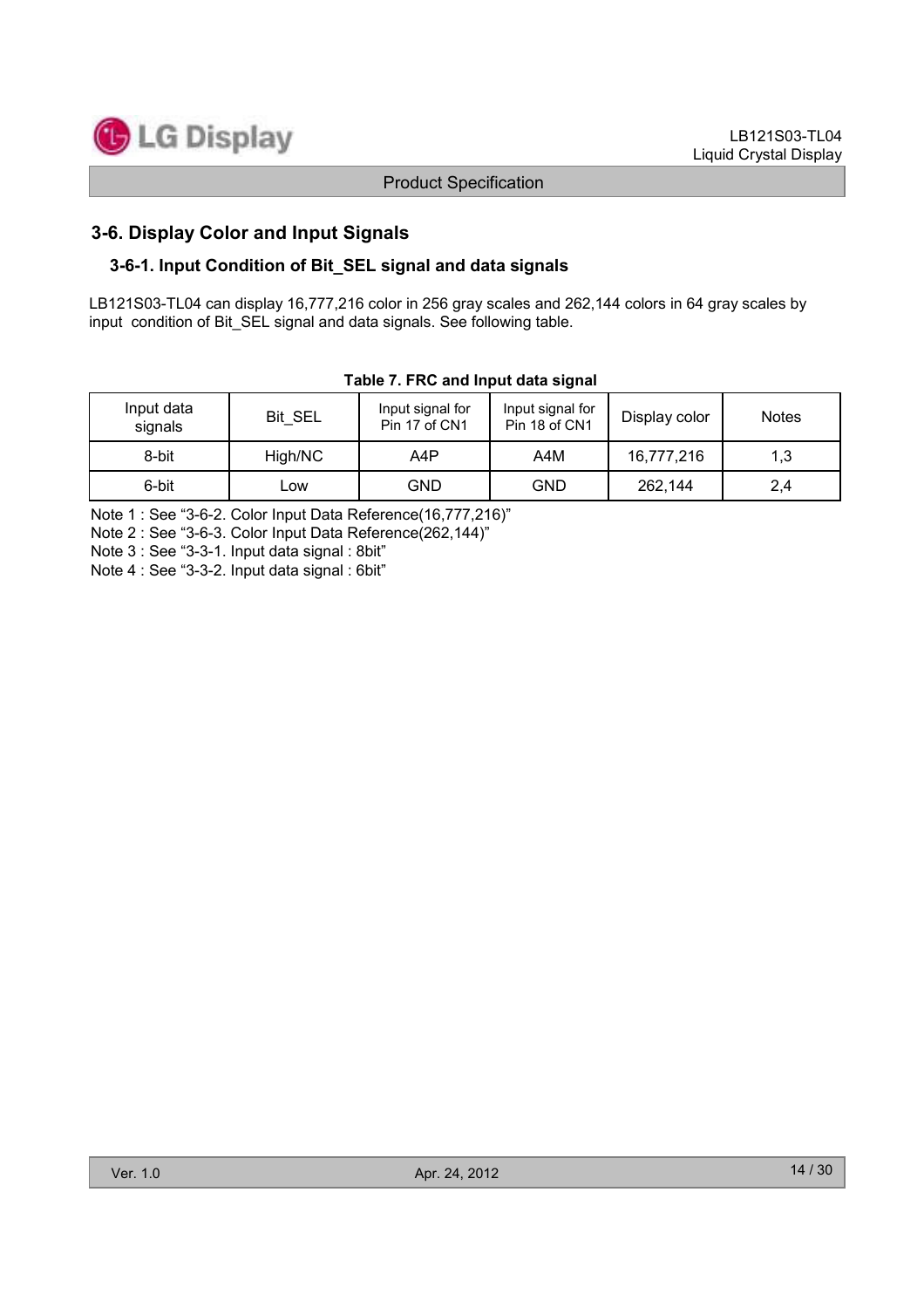

#### 3-6-2. Color Input Data Reference(16,777,216 color)

The brightness of each primary color (red,green and blue) is based on the 8-bit gray scale data input for the color ; the higher the binary input, the brighter the color. The table below provides a reference for color versus data input. Please see "3-6-1. Input Condition of FRC signal and data signals" for 16,777,216 color.

|                  |                    |            |             |   |            |          |   |             |   |             |   |   |                  |              | <b>Input Color Data</b> |             |           |             |             |             |   |             |             |                                                                         |            |
|------------------|--------------------|------------|-------------|---|------------|----------|---|-------------|---|-------------|---|---|------------------|--------------|-------------------------|-------------|-----------|-------------|-------------|-------------|---|-------------|-------------|-------------------------------------------------------------------------|------------|
|                  | Color              |            |             |   | <b>RED</b> |          |   |             |   |             |   |   |                  | <b>GREEN</b> |                         |             |           |             |             |             |   | <b>BLUE</b> |             |                                                                         |            |
|                  |                    | <b>MSB</b> |             |   |            |          |   |             |   | LSB   MSB   |   |   |                  |              |                         |             | LSB   MSB |             |             |             |   |             |             |                                                                         | <b>LSB</b> |
|                  |                    |            |             |   |            |          |   |             |   |             |   |   |                  |              |                         |             |           |             |             |             |   |             |             | R7 R6 R5 R4 R3 R2 R1 R0 G7 G6 G5 G4 G3 G2 G1 G0 B7 B6 B5 B4 B3 B2 B1 B0 |            |
|                  | <b>Black</b>       | 0          | 0           | 0 | 0          | 0        | 0 | 0           | 0 | 0           | 0 | 0 | 0                | 0            | 0                       | 0           | 0         | 0           | 0           | 0           | 0 | 0           | 0           | 0                                                                       | 0          |
|                  | Red                | 1          | 1           |   | 1          | 1        |   |             |   | 0           | 0 | 0 | 0                | 0            | 0                       | 0           | 0         | $\mathbf 0$ | 0           | 0           | 0 | 0           | 0           | 0                                                                       | 0          |
|                  | Green              | 0          | 0           | 0 | 0          | 0        | 0 | 0           | 0 | 1           | 1 | 1 |                  |              |                         |             | 1         | 0           | 0           | 0           | 0 | 0           | 0           | 0                                                                       | 0          |
| <b>Basic</b>     | Blue               | 0          | 0           | 0 | 0          | 0        | 0 | 0           | 0 | 0           | 0 | 0 | 0                | 0            | 0                       | 0           | 0         | 1           |             |             |   |             |             |                                                                         |            |
| Color            | Cyan               | 0          | 0           | 0 | 0          | 0        | 0 | 0           | 0 | 1           | 1 | 1 |                  | 1            | 1                       | 1           | 1         | 1           | 1           |             | 1 | 1           | 1           |                                                                         | 1          |
|                  | Magenta            | 1          | 1           |   |            |          |   |             | 1 | 0           | 0 | 0 | $\boldsymbol{0}$ | 0            | 0                       | 0           | 0         | 1           | 1           |             |   |             |             |                                                                         | 1          |
|                  | Yellow             | 1          | 1           |   |            |          |   |             |   | 1           | 1 | 1 |                  |              | 1                       |             | 1         | 0           | 0           | 0           | 0 | 0           | 0           | 0                                                                       | 0          |
|                  | White              | 1          | 1           | 1 | 1          | 1        | 1 | 1           | 1 | 1           | 1 | 1 | 1                | 1            | 1                       | 1           | 1         | 1           | 1           | 1           | 1 | 1           | 1           | 1                                                                       | 1          |
|                  | RED (000)          | 0          | 0           | 0 | 0          | 0        | 0 | 0           | 0 | 0           | 0 | 0 | 0                | 0            | 0                       | 0           | 0         | 0           | 0           | 0           | 0 | 0           | 0           | 0                                                                       | 0          |
|                  | RED (001)          | 0          | 0           | 0 | $\Omega$   | $\Omega$ | 0 | $\mathbf 0$ | 1 | 0           | 0 | 0 | 0                | 0            | 0                       | 0           | 0         | 0           | 0           | 0           | 0 | 0           | 0           | 0                                                                       | 0          |
| <b>RED</b>       |                    |            |             |   |            |          |   |             |   |             |   |   |                  |              |                         |             |           |             |             |             |   |             |             |                                                                         |            |
|                  | RED (254)          | 1          |             |   |            |          |   |             | 0 | 0           | 0 | 0 | ი                | 0            | 0                       | 0           | 0         | 0           | 0           | 0           | 0 | 0           | 0           | 0                                                                       | 0          |
|                  | RED (255)          | 1          | 1           |   |            |          | 1 | 1           | 1 | 0           | 0 | 0 | 0                | 0            | 0                       | $\mathbf 0$ | 0         | $\mathbf 0$ | $\mathbf 0$ | $\mathbf 0$ | 0 | 0           | 0           | 0                                                                       | 0          |
|                  | <b>GREEN (000)</b> | 0          | 0           | 0 | 0          | 0        | 0 | $\pmb{0}$   | 0 | 0           | 0 | 0 | 0                | 0            | 0                       | 0           | 0         | $\pmb{0}$   | 0           | 0           | 0 | 0           | 0           | $\mathbf 0$                                                             | 0          |
|                  | <b>GREEN (001)</b> | 0          | 0           | 0 | 0          | 0        | 0 | 0           | 0 | 0           | 0 | 0 | 0                | 0            | 0                       | 0           | 1         | 0           | 0           | 0           | 0 | 0           | 0           | 0                                                                       | 0          |
| <b>GRE</b><br>EN |                    |            |             |   |            |          |   |             |   |             |   |   |                  |              |                         |             |           |             |             |             |   |             |             |                                                                         |            |
|                  | <b>GREEN (254)</b> | 0          | 0           | 0 | 0          | 0        | 0 | 0           | 0 | 1           |   |   |                  |              |                         |             | $\pmb{0}$ | 0           | 0           | 0           | 0 | 0           | 0           | 0                                                                       | 0          |
|                  | <b>GREEN (255)</b> | 0          | $\mathbf 0$ | 0 | 0          | 0        | 0 | 0           | 0 | 1           | 1 | 1 | 1                | 1            | 1                       | 1           | 1         | $\mathbf 0$ | $\pmb{0}$   | $\mathbf 0$ | 0 | 0           | $\mathbf 0$ | 0                                                                       | 0          |
|                  | <b>BLUE (000)</b>  | 0          | 0           | 0 | 0          | 0        | 0 | 0           | 0 | 0           | 0 | 0 | 0                | 0            | 0                       | 0           | $\pmb{0}$ | $\mathbf 0$ | 0           | 0           | 0 | 0           | 0           | 0                                                                       | 0          |
|                  | <b>BLUE (001)</b>  | 0          | 0           | 0 | 0          | 0        | 0 | 0           | 0 | 0           | 0 | 0 | O                | 0            | 0                       | 0           | 0         | 0           | 0           | 0           | 0 | 0           | 0           | 0                                                                       | 1          |
| <b>BLUE</b>      |                    |            |             |   |            |          |   |             |   |             |   |   |                  |              |                         |             |           |             |             |             |   |             |             |                                                                         |            |
|                  | <b>BLUE (254)</b>  | 0          | 0           | 0 | 0          | 0        | 0 | 0           | 0 | 0           | 0 | 0 | 0                | 0            | 0                       | 0           | 0         | 1           |             |             |   |             |             |                                                                         | 0          |
|                  | <b>BLUE (255)</b>  | 0          | 0           | 0 | 0          | 0        | 0 | $\pmb{0}$   | 0 | $\mathbf 0$ | 0 | 0 | 0                | 0            | 0                       | 0           | 0         | 1           | 1           | 1           | 1 | 1           | 1           | 1                                                                       | 1          |

# Table 8-1. COLOR DATA REFERENCE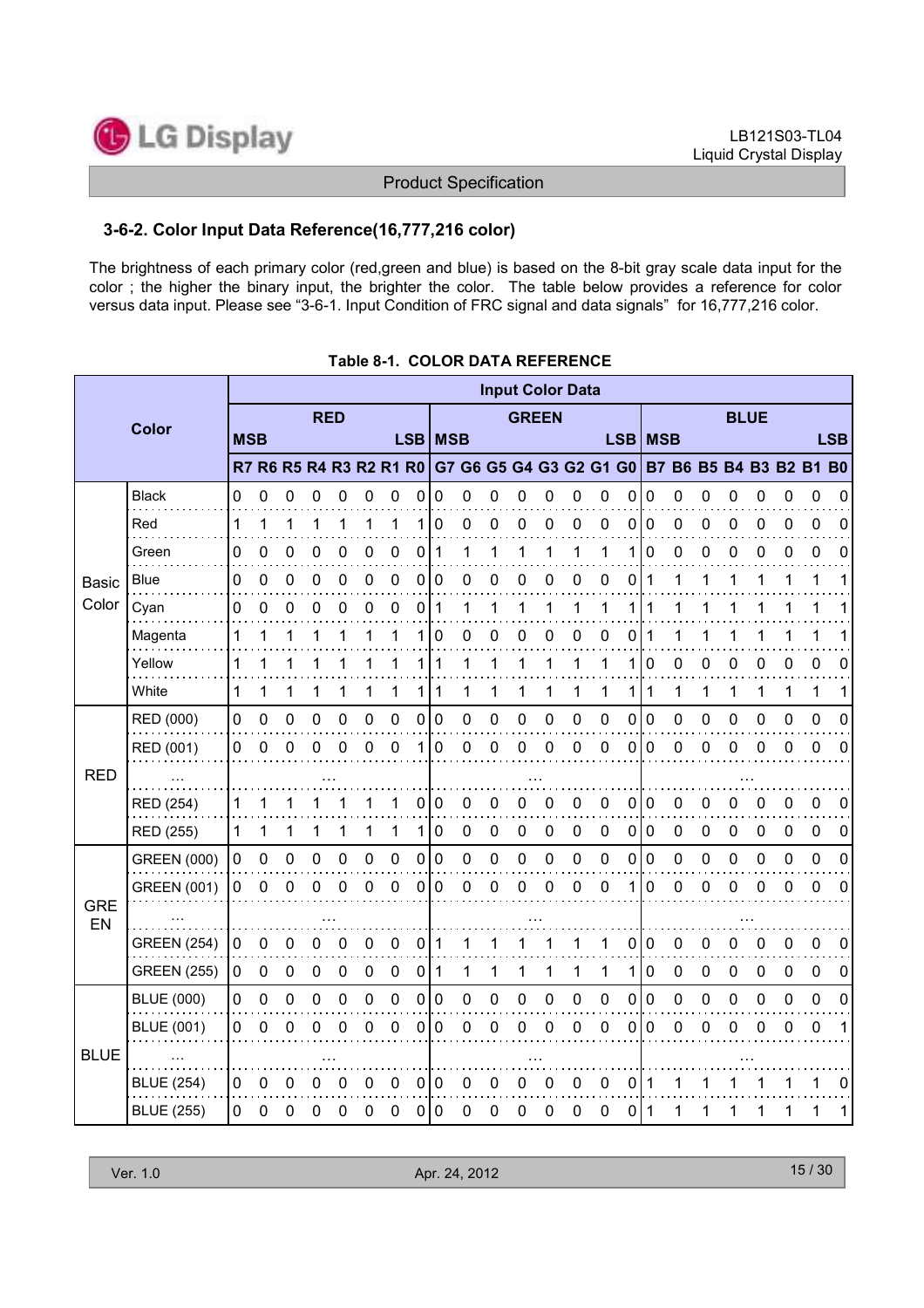

#### 3-6-3. Color Input Data Reference(262,144 color)

The brightness of each primary color (red,green and blue) is based on the 6-bit gray scale data input for the color ; the higher the binary input, the brighter the color. The table below provides a reference for color versus data input. Please see "3-6-1. Input Condition of FRC signal and data signals" for 262,144 color.

|              | <b>Input Color Data</b> |              |                  |             |                |                     |                  |                         |             |              |                     |                          |                |                |             |             |                |                  |             |
|--------------|-------------------------|--------------|------------------|-------------|----------------|---------------------|------------------|-------------------------|-------------|--------------|---------------------|--------------------------|----------------|----------------|-------------|-------------|----------------|------------------|-------------|
|              | <b>Color</b>            |              |                  | <b>RED</b>  |                |                     |                  |                         |             | <b>GREEN</b> |                     |                          |                |                |             | <b>BLUE</b> |                |                  |             |
|              |                         | <b>MSB</b>   |                  |             |                |                     |                  | LSB   MSB<br><b>LSB</b> |             |              |                     | <b>MSB</b><br><b>LSB</b> |                |                |             |             |                |                  |             |
|              |                         | <b>R5 R4</b> |                  | R3          | R <sub>2</sub> | R <sub>1</sub>      | R <sub>0</sub>   | G5                      | G4          | G3           | G <sub>2</sub>      | G1                       | G <sub>0</sub> | <b>B5</b>      | <b>B4</b>   | <b>B3</b>   | B <sub>2</sub> | <b>B1</b>        | <b>B0</b>   |
|              | <b>Black</b>            | 0            | $\mathbf 0$      | $\mathsf 0$ | $\mathbf 0$    | $\mathbf 0$         | $\mathbf 0$      | 0                       | 0           | $\mathbf 0$  | $\pmb{0}$           | $\boldsymbol{0}$         | 0              | $\mathbf 0$    | $\mathsf 0$ | 0           | $\mathbf 0$    | $\pmb{0}$        | $\mathbf 0$ |
|              | Red                     | 1            | $\mathbf 1$      | 1           | 1              | 1                   | 1                | 0                       | 0           | $\pmb{0}$    | $\pmb{0}$           | $\mathbf 0$              | $\mathbf 0$    | $\mathbf 0$    | $\pmb{0}$   | 0           | $\pmb{0}$      | $\pmb{0}$        | $\mathbf 0$ |
|              | Green                   | 0            | 0                | 0           | 0              | 0                   | 0                | 1                       | 1           | 1            | 1                   | 1                        | 1              | 0              | 0           | 0           | 0              | $\boldsymbol{0}$ | 0           |
| <b>Basic</b> | Blue                    | 0            | $\mathbf 0$      | 0           | 0              | $\pmb{0}$           |                  | 0 0                     | 0           | $\mathbf 0$  | $\pmb{0}$           | $\mathbf 0$              | $\mathbf 0$    | $\mathbf 1$    | 1           | 1           | 1              | $\mathbf 1$      | 1           |
| Color        | Cyan                    | 0            | $\boldsymbol{0}$ | $\mathbf 0$ | $\mathbf 0$    | $\pmb{0}$           | 0                | 1                       | 1           | 1            | 1                   | 1                        | 1              | 1              | 1           | 1           | 1              | $\mathbf 1$      | 1           |
|              | Magenta                 | 1            | 1                | 1           | 1              | 1                   | 1                | 0                       | 0           | $\mathbf 0$  | $\pmb{0}$           | 0                        | 0              | 1              | 1           | 1           | 1              | $\mathbf 1$      | 1           |
|              | Yellow                  | 1            | 1                | 1           | 1              | 1                   | 1                | 1                       | 1           | 1            | 1                   | 1                        | 1              | 0              | $\mathbf 0$ | 0           | 0              | $\pmb{0}$        | 0           |
|              | White                   | 1            | 1                | 1           | 1              | 1                   | 1                | 1                       | 1           | 1            | 1                   | 1                        | 1              | 1              | 1           | 1           | 1              | $\mathbf 1$      | 1           |
|              | RED (00)                | $\mathsf 0$  | $\pmb{0}$        | $\pmb{0}$   | $\mathbf 0$    | $\pmb{0}$           | $\overline{0}$   | $\pmb{0}$               | $\pmb{0}$   | $\pmb{0}$    | $\mathsf 0$         | 0                        | $\mathbf 0$    | $\overline{0}$ | $\mathbf 0$ | 0           | $\pmb{0}$      | $\mathbf 0$      | $\mathbf 0$ |
|              | <b>RED (01)</b>         | 0            | 0                | 0           | $\mathbf 0$    | $\mathbf 0$         | 1                | 0                       | 0           | $\mathbf 0$  | 0                   | 0                        | $\mathbf 0$    | $\mathbf 0$    | $\mathbf 0$ | 0           | $\mathbf 0$    | $\pmb{0}$        | $\mathbf 0$ |
| <b>RED</b>   |                         |              |                  |             |                |                     |                  |                         |             |              |                     |                          |                |                |             |             |                |                  |             |
|              | <b>RED (62)</b>         | 1            | 1                | 1           | 1              | 1                   | $\mathbf 0$      | 0                       | 0           | 0            | 0                   | $\mathbf 0$              | $\mathbf 0$    | $\mathbf 0$    | $\mathbf 0$ | 0           | 0              | $\pmb{0}$        | $\mathbf 0$ |
|              | <b>RED (63)</b>         | 1            | 1                | 1           | 1              | 1                   | 1                | 0                       | $\mathbf 0$ | $\mathbf 0$  | $\pmb{0}$           | $\mathbf 0$              | $\pmb{0}$      | $\mathbf 0$    | $\mathbf 0$ | 0           | $\mathbf 0$    | $\pmb{0}$        | $\mathbf 0$ |
|              | <b>GREEN (00)</b>       | 0            | $\mathbf 0$      | 0           | $\mathbf 0$    | $\mathbf 0$         | $\mathbf 0$      | $\pmb{0}$               | $\pmb{0}$   | $\mathbf 0$  | $\pmb{0}$           | $\mathbf 0$              | $\mathbf 0$    | $\mathbf 0$    | $\mathsf 0$ | 0           | $\mathbf 0$    | $\pmb{0}$        | $\mathbf 0$ |
|              | <b>GREEN (01)</b>       | 0            | $\mathbf 0$      | $\pmb{0}$   | $\mathbf 0$    | $\mathsf{O}\xspace$ | $\mathbf 0$      | 0                       | 0           | $\mathbf 0$  | $\mathsf{O}\xspace$ | $\mathbf 0$              | 1              | $\mathbf 0$    | $\pmb{0}$   | $\pmb{0}$   | $\pmb{0}$      | $\mathbf 0$      | $\mathbf 0$ |
| <b>GREEN</b> |                         |              |                  |             |                |                     |                  |                         |             |              |                     |                          |                |                |             |             |                |                  |             |
|              | <b>GREEN (62)</b>       | 0            | $\mathbf 0$      | 0           | 0              | $\pmb{0}$           |                  | 0 1                     | 1           | 1            | 1                   | 1                        | $\pmb{0}$      | $\mathbf 0$    | $\pmb{0}$   | $\pmb{0}$   | $\mathbf 0$    | $\boldsymbol{0}$ | $\mathbf 0$ |
|              | <b>GREEN (63)</b>       | 0            | $\mathbf 0$      | $\pmb{0}$   | $\mathbf 0$    | $\mathbf 0$         | 0                | $\mathbf{1}$            | 1           | 1            | $\mathbf{1}$        | 1                        | 1              | $\mathbf 0$    | $\pmb{0}$   | $\mathbf 0$ | 0              | $\pmb{0}$        | $\mathbf 0$ |
|              | <b>BLUE (00)</b>        | $\mathbf 0$  | $\pmb{0}$        | $\pmb{0}$   | $\mathbf 0$    | $\pmb{0}$           | $\boldsymbol{0}$ | $\pmb{0}$               | $\pmb{0}$   | $\pmb{0}$    | $\pmb{0}$           | $\mathbf 0$              | $\mathbf 0$    | $\pmb{0}$      | $\mathbf 0$ | 0           | $\pmb{0}$      | $\mathbf 0$      | $\mathbf 0$ |
| <b>BLUE</b>  | <b>BLUE (01)</b>        | 0            | $\mathbf 0$      | 0           | $\mathbf 0$    | 0                   | 0                | 0                       | 0           | 0            | $\mathbf 0$         | 0                        | 0              | 0              | 0           | 0           | $\mathbf 0$    | $\mathbf 0$      | 1           |
|              | $\cdots$                |              |                  |             |                |                     |                  |                         |             |              |                     |                          |                |                |             |             |                |                  |             |
|              | <b>BLUE (62)</b>        | 0            | $\boldsymbol{0}$ | 0           | 0              | $\pmb{0}$           |                  | 0 0                     | 0           | $\pmb{0}$    | $\pmb{0}$           | 0                        | $\pmb{0}$      | $\vert$ 1      | 1           | 1           | 1              | $\mathbf 1$      | $\mathbf 0$ |
|              | <b>BLUE (63)</b>        | 0            | $\mathbf 0$      | $\mathbf 0$ | $\mathbf 0$    | $\mathbf 0$         |                  | 0 0                     | 0           | $\mathbf 0$  | $\mathbf 0$         | 0                        | 0              | $\vert$ 1      | 1           | 1           | 1              | $\mathbf{1}$     | 1           |

#### Table 8-2. COLOR DATA REFERENCE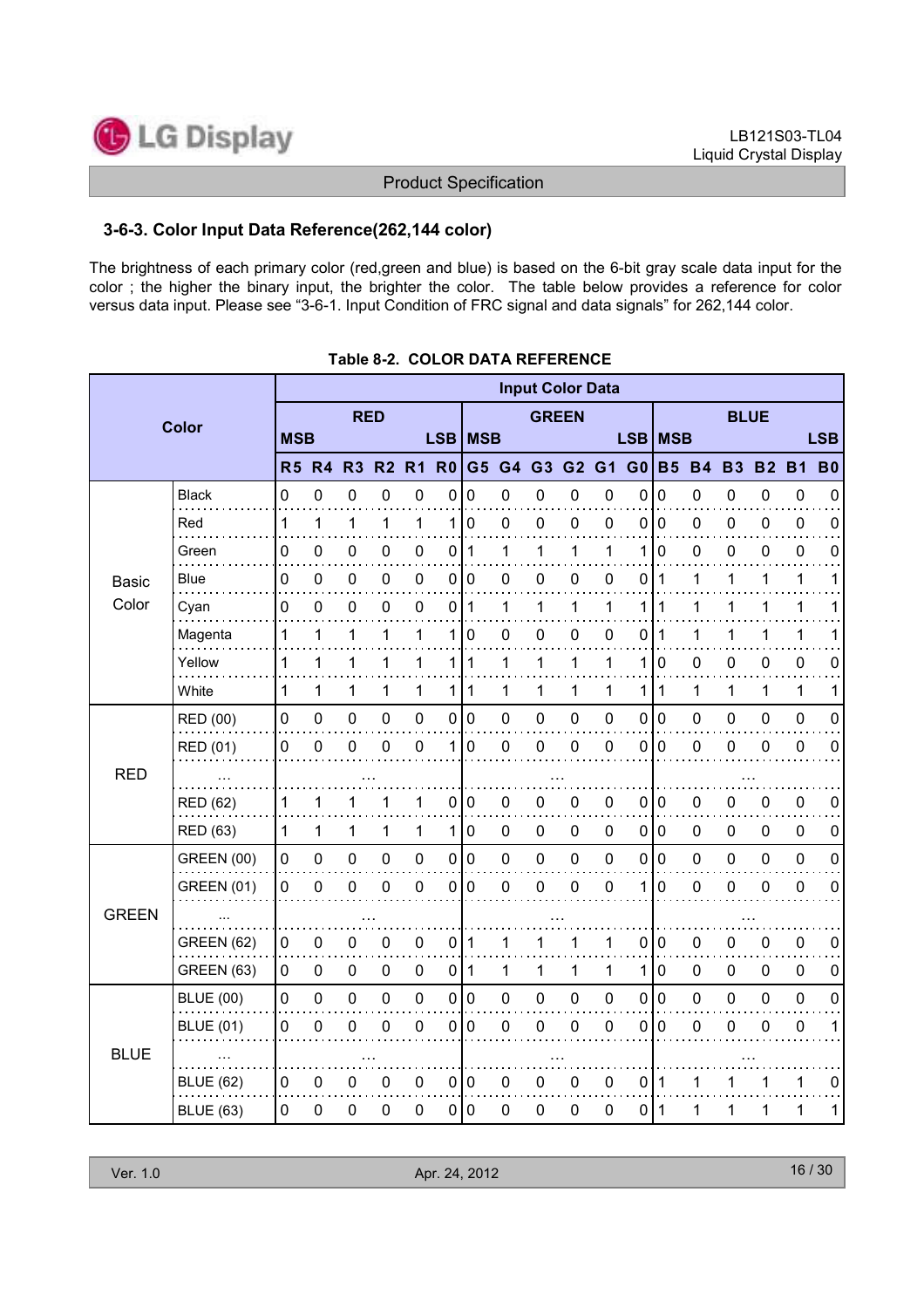

#### 3-7. Power Sequence

### 3-7-1. LCD Driving circuit



#### Table 9. POWER SEQUENCE TABLE

| <b>Parameter</b> |                | <b>Value</b> |      | <b>Units</b> |
|------------------|----------------|--------------|------|--------------|
|                  | Min.           | Typ.         | Max. |              |
|                  |                |              | 10   | (ms)         |
| $\mathsf{T}_2$   | 10             |              | 50   | (ms)         |
| $\mathsf{T}_3$   | 200            |              |      | (ms)         |
| $\mathsf{T}_4$   | 200            |              |      | (ms)         |
| $\mathsf{T}_5$   | 0              |              | 50   | (ms)         |
| $\mathsf{T}_6$   |                |              | 10   | (ms)         |
|                  | $\overline{2}$ |              |      | (s)          |

Note)

1. Please avoid floating state of interface signal at invalid period.

2. When the interface signal is invalid, be sure to pull down the power supply for LCD VCC to 0V.

3. Lamp power must be turn on after power supply for LCD and interface signal are valid.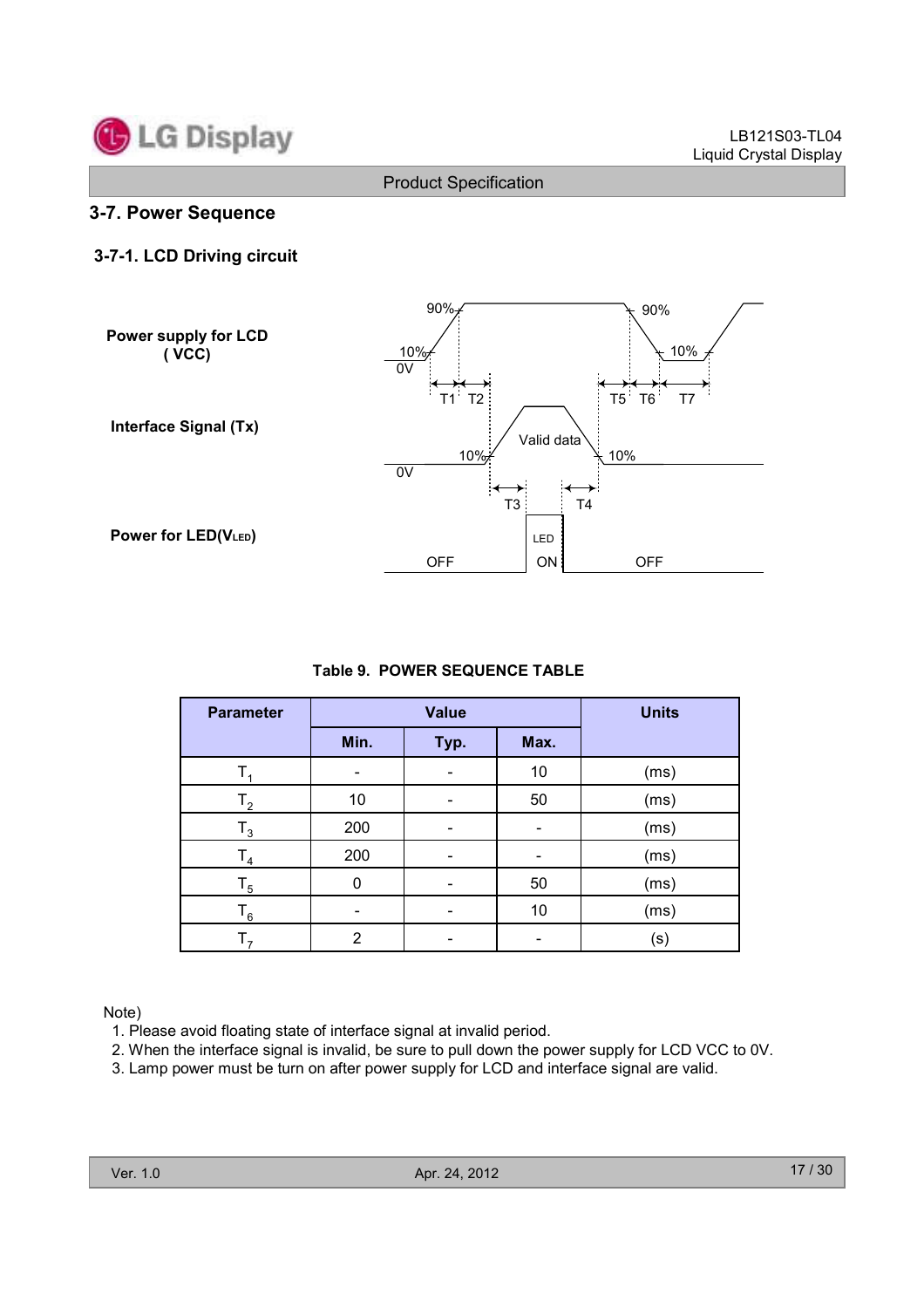

# 3-7-2. Sequence for LED Driver



| <b>Parameter</b> |      | <b>Value</b>             | <b>Units</b>             |    |
|------------------|------|--------------------------|--------------------------|----|
|                  | Min. | Typ.                     | Max.                     |    |
| T8               | 20   | $\overline{\phantom{0}}$ | -                        | ms |
| Т9               | 500  | -                        | $\overline{\phantom{0}}$ | ms |
| T10              | 10   | -                        | -                        | ms |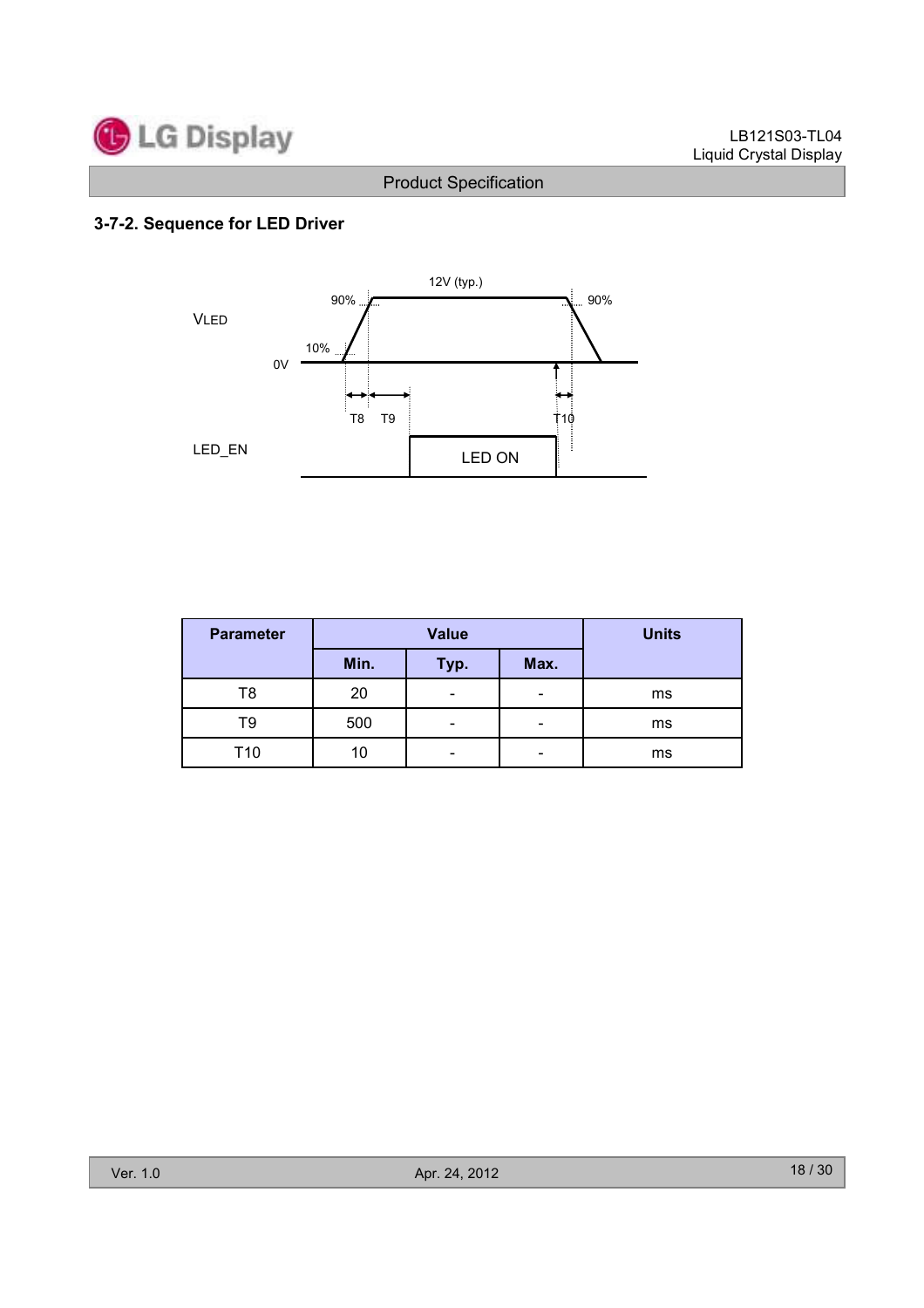

# 4. Optical Specification

Optical characteristics are determined after the unit has been 'ON' and stable for approximately 15 minutes in a dark environment at 25°C. The values specified are at an approximate distance 50cm from the LCD surface at a viewing angle of  $\Phi$  and  $\Theta$  equal to 0°.

FIG. 3 presents additional information concerning the measurement equipment and method.



#### FIG. 3 Optical Characteristic Measurement Equipment and Method

#### Table 10. OPTICAL CHARACTERISTICS

Ta=25°C, VCC=3.3V, fV=60Hz, Dclk= 40MHz, LED PWM=100%

| <b>Parameter</b>             |                |            | <b>Values</b> | <b>Units</b> | <b>Notes</b>      |   |
|------------------------------|----------------|------------|---------------|--------------|-------------------|---|
|                              | <b>Symbol</b>  | <b>Min</b> | <b>Typ</b>    | <b>Max</b>   |                   |   |
| <b>Contrast Ratio</b>        | <b>CR</b>      | 500        | 600           |              |                   | 1 |
| Surface Luminance, white     |                | 320        | 400           |              | cd/m <sup>2</sup> | 2 |
| Luminance Variation          | $\delta$ wніте |            | 1.25          | 1.45         |                   | 3 |
| Response Time                |                |            |               |              |                   | 4 |
| <b>Rise Time</b>             | $Tr_R$         |            | 10            | 20           | ms                |   |
| Decay Time                   | $Tr_D$         |            | 20            | 30           | ms                |   |
| <b>Color Coordinates</b>     |                |            |               |              |                   |   |
| <b>WHITE</b>                 | Wx             | 0.275      | 0.305         | 0.335        |                   |   |
|                              | Wy             | 0.290      | 0.320         | 0.350        |                   |   |
| <b>RED</b>                   | <b>Rx</b>      | 0.603      | 0.633         | 0.663        |                   |   |
|                              | Ry             | 0.300      | 0.330         | 0.360        |                   |   |
| <b>GREEN</b>                 | Gx             | 0.293      | 0.323         | 0.353        |                   |   |
|                              | Gy             | 0.583      | 0.613         | 0.643        |                   |   |
| <b>BLUE</b>                  | <b>Bx</b>      | 0.117      | 0.147         | 0.177        |                   |   |
|                              | By             | 0.023      | 0.053         | 0.083        |                   |   |
| <b>Viewing Angle</b>         |                |            |               |              |                   | 5 |
| x axis, right( $\Phi$ =0°)   | $\Theta$ r     | 60         | 70            |              | degree            |   |
| x axis, left ( $\Phi$ =180°) | $\Theta$       | 60         | 70            |              | degree            |   |
| y axis, up ( $\Phi$ =90°)    | $\Theta$ u     | 45         | 55            |              | degree            |   |
| y axis, down ( $\Phi$ =270°) | $\Theta$ d     | 55         | 65            |              | degree            |   |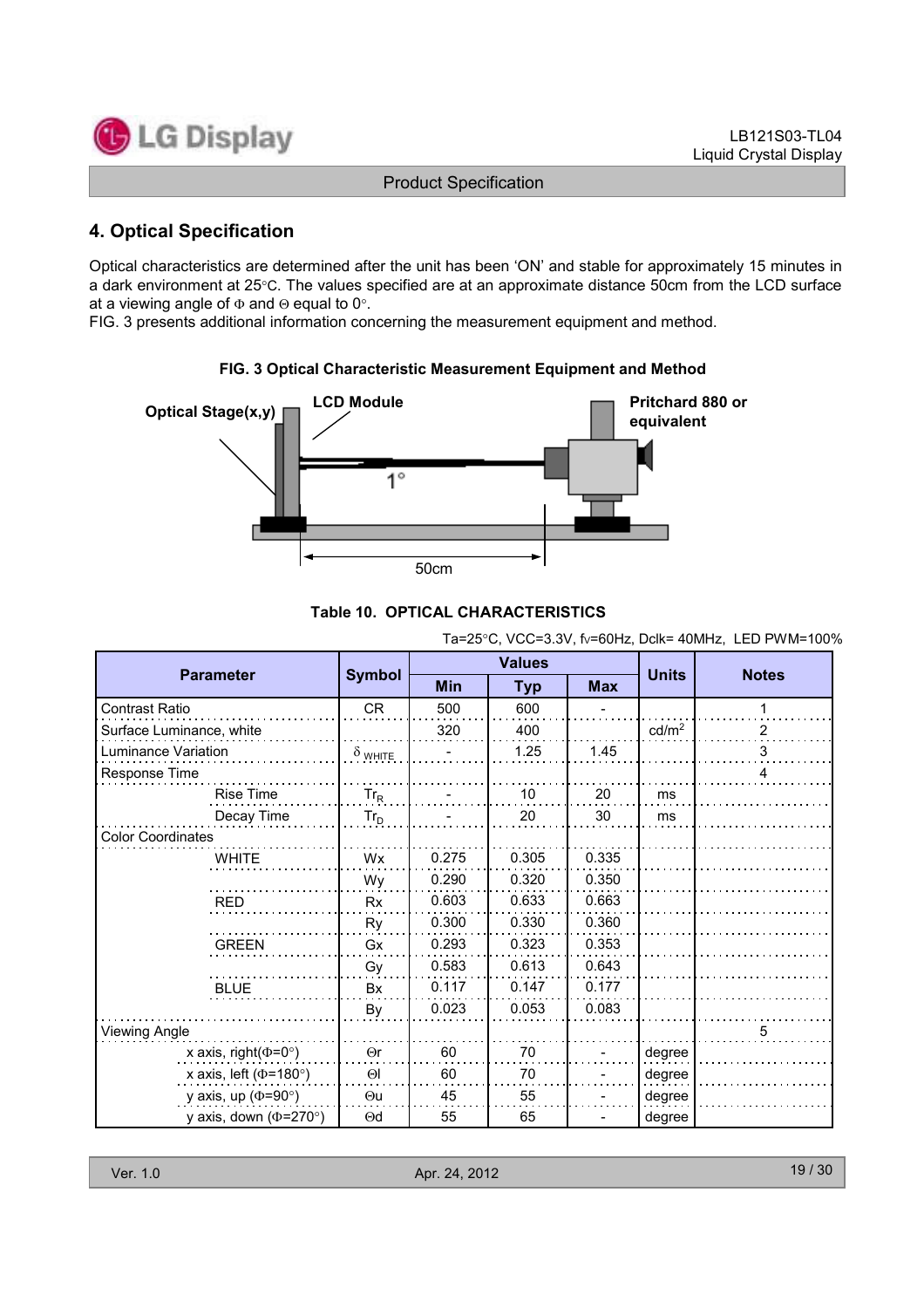

#### LB121S03-TL04 Liquid Crystal Display

#### Product Specification

Note)

1. Contrast Ratio(CR) is defined mathematically as Surface Luminance with all white pixels

Contrast Ratio =

Surface Luminance with all black pixels

- 2. Surface luminance is the center point across the LCD surface 50cm from the surface with all pixels displaying white. For more information see FIG 3.
- 3. The variation in surface luminance, The Panel total variation ( $\delta$  WHITE) is determined by measuring L<sub>N</sub> at each test position 1 through 5, and then dividing the maximum  $L<sub>N</sub>$  of 5 points luminance by minimum  $L_N$  of 5 points luminance. For more information see FIG 4.

 $\delta_{\text{WHITE}}$  = Maximum(L<sub>1</sub>, L<sub>2</sub>, ... L<sub>5</sub>) / Minimum(L<sub>1</sub>, L<sub>2</sub>, ... L<sub>5</sub>)

- 4. Response time is the time required for the display to transition from white to black (rise time,  $Tr_R$ ) and from black to white(Decay Time,  $Tr_D$ ). For additional information see FIG 5.
- 5. Viewing angle is the angle at which the contrast ratio is greater than 10. The angles are determined for the horizontal or x axis and the vertical or y axis with respect to the z axis which is normal to the LCD surface. For more information see FIG 6.
- 6. Gray scale reference data

 $*$  f<sub>v</sub>=60Hz

| Gray Level       | Luminance [%] (Typ) |
|------------------|---------------------|
| L0               | 0.13                |
| L31              | 0.64                |
| L63              | - 3.1               |
| L95              | 7.1                 |
| L127             | 12.3                |
| L <sub>159</sub> | 22.1                |
| L <sub>191</sub> | 37.4                |
| 1223             | 61.3                |
| l 255            |                     |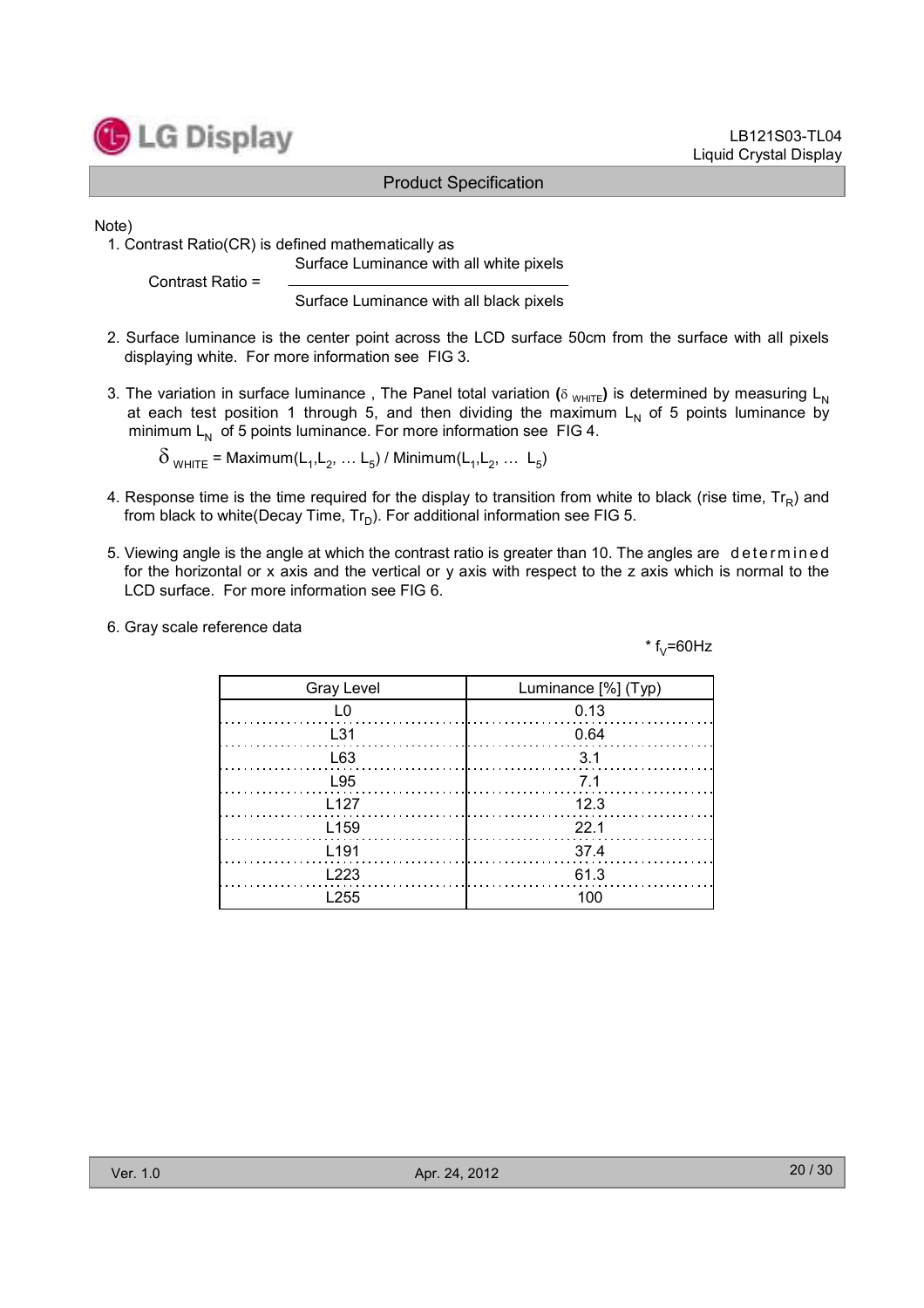

#### FIG. 4 Luminance

<measuring point for surface luminance & measuring point for luminance variation>



H,V : ACTIVE AREA

#### FIG. 5 Response Time

The response time is defined as the following figure and shall be measured by switching the input signal for "black" and "white".

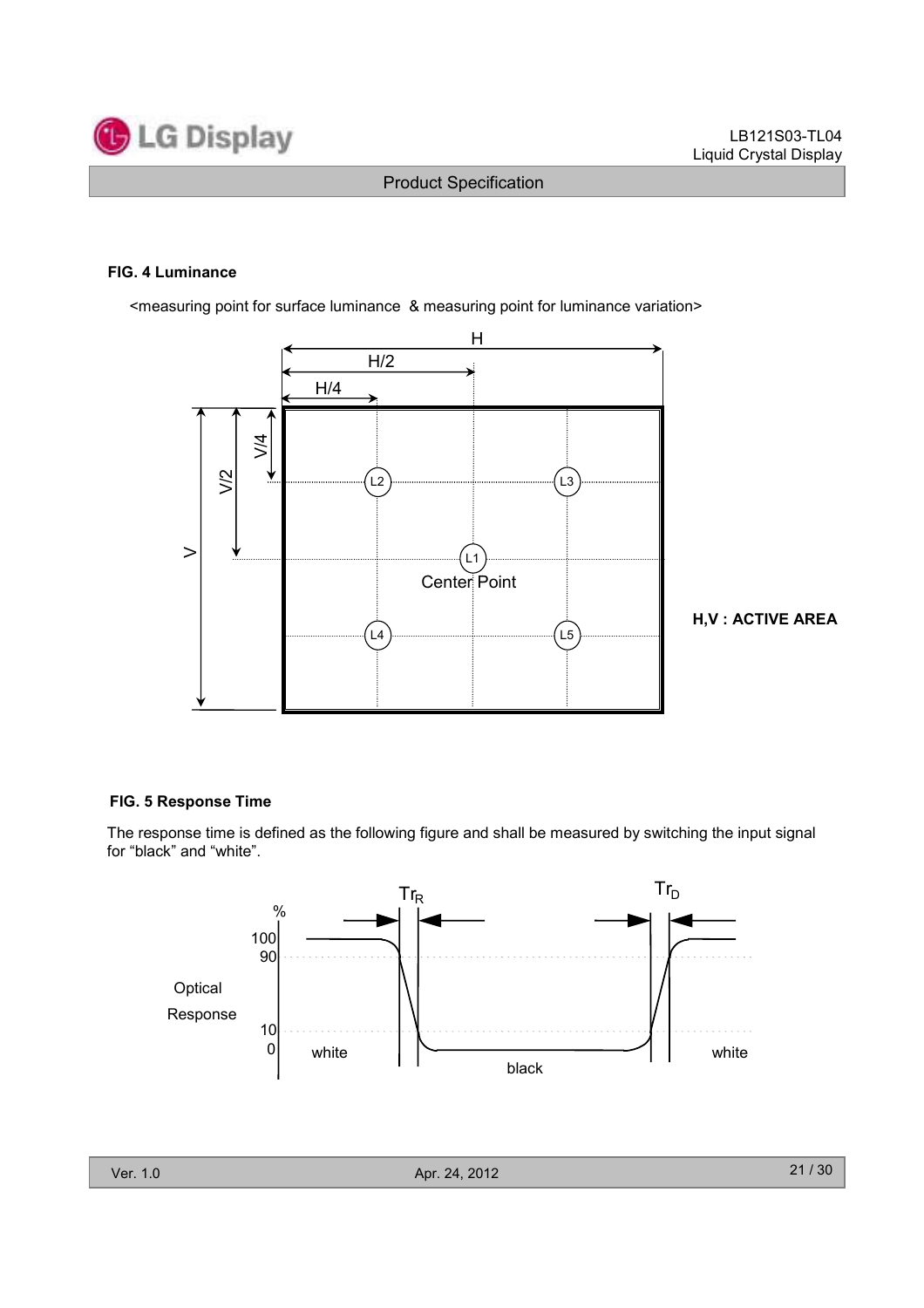

#### FIG. 6 Viewing angle



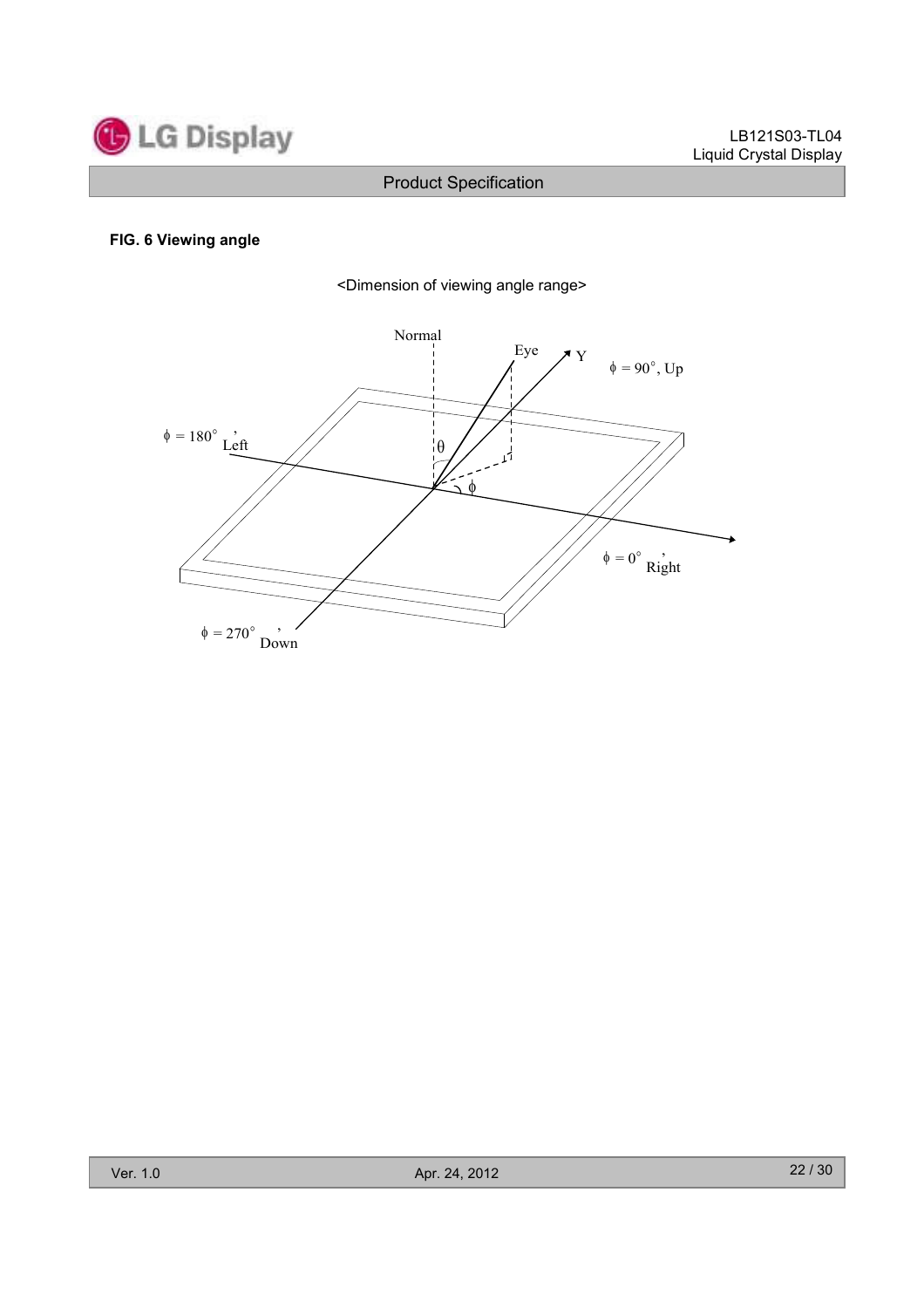

# 5. Mechanical Characteristics

The contents provide general mechanical characteristics for the model LB121S03-TL04. In addition the figures in the next page are detailed mechanical drawing of the LCD.

| <b>PARAMETER</b>         | <b>SPECIFICATION</b> |                    |  |  |  |
|--------------------------|----------------------|--------------------|--|--|--|
|                          | Horizontal           | $276.0 \pm 0.5$ mm |  |  |  |
| <b>Outline Dimension</b> | Vertical             | $209.0 \pm 0.5$ mm |  |  |  |
|                          | Depth                | 10.1 (Typ)         |  |  |  |
|                          | Horizontal           | 246.0 mm           |  |  |  |
| Active Display Area      | Vertical             | 184.5 mm           |  |  |  |
| Weight                   | 600g(Max.)           |                    |  |  |  |
| <b>Surface Treatment</b> | Anti-glare treatment |                    |  |  |  |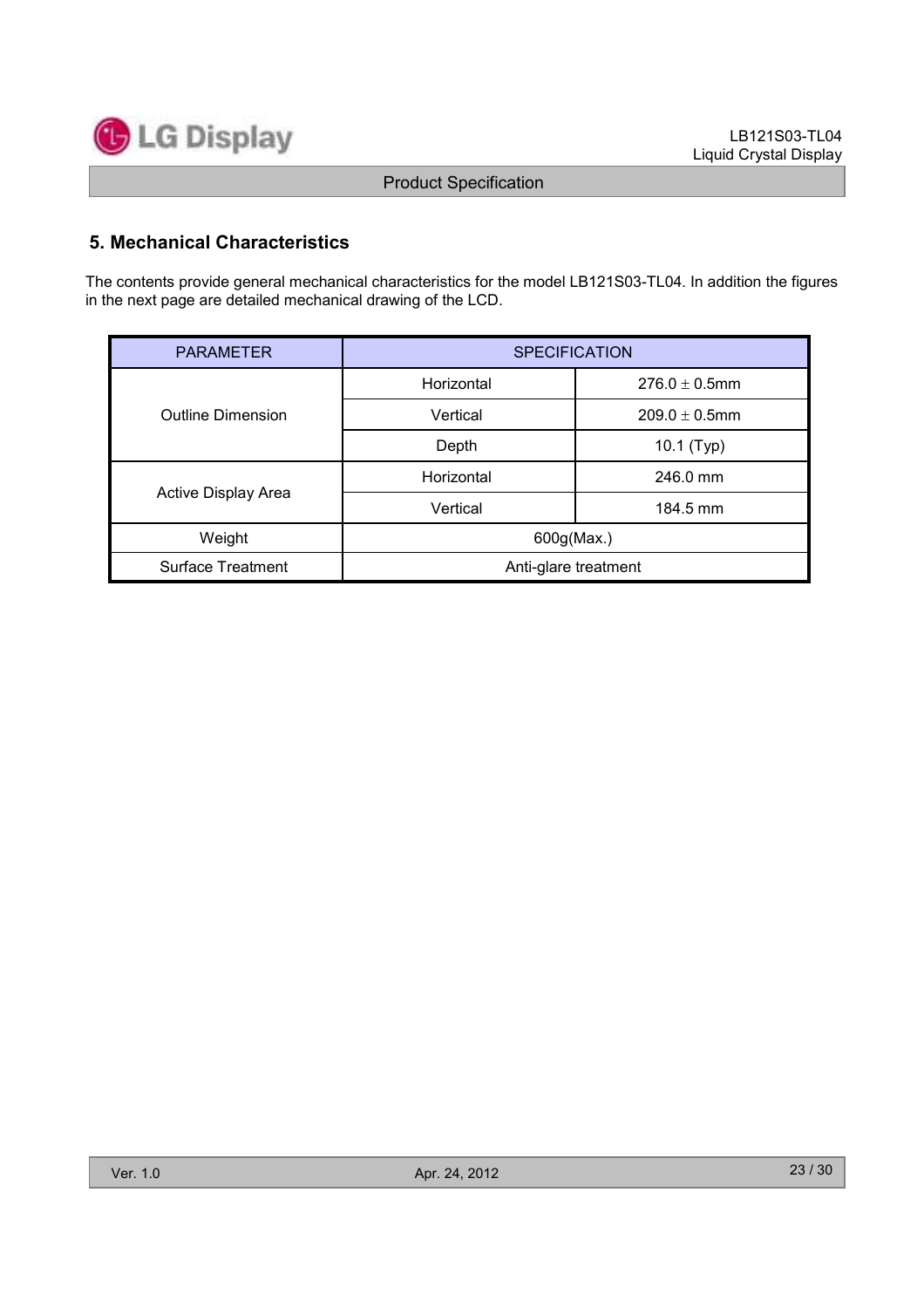LB121S03-TL04 Liquid Crystal Display

# Product Specification

<FRONT VIEW>  $\blacksquare$  Note) Unit:[mm], General tolerance:  $\pm$  0.5mm



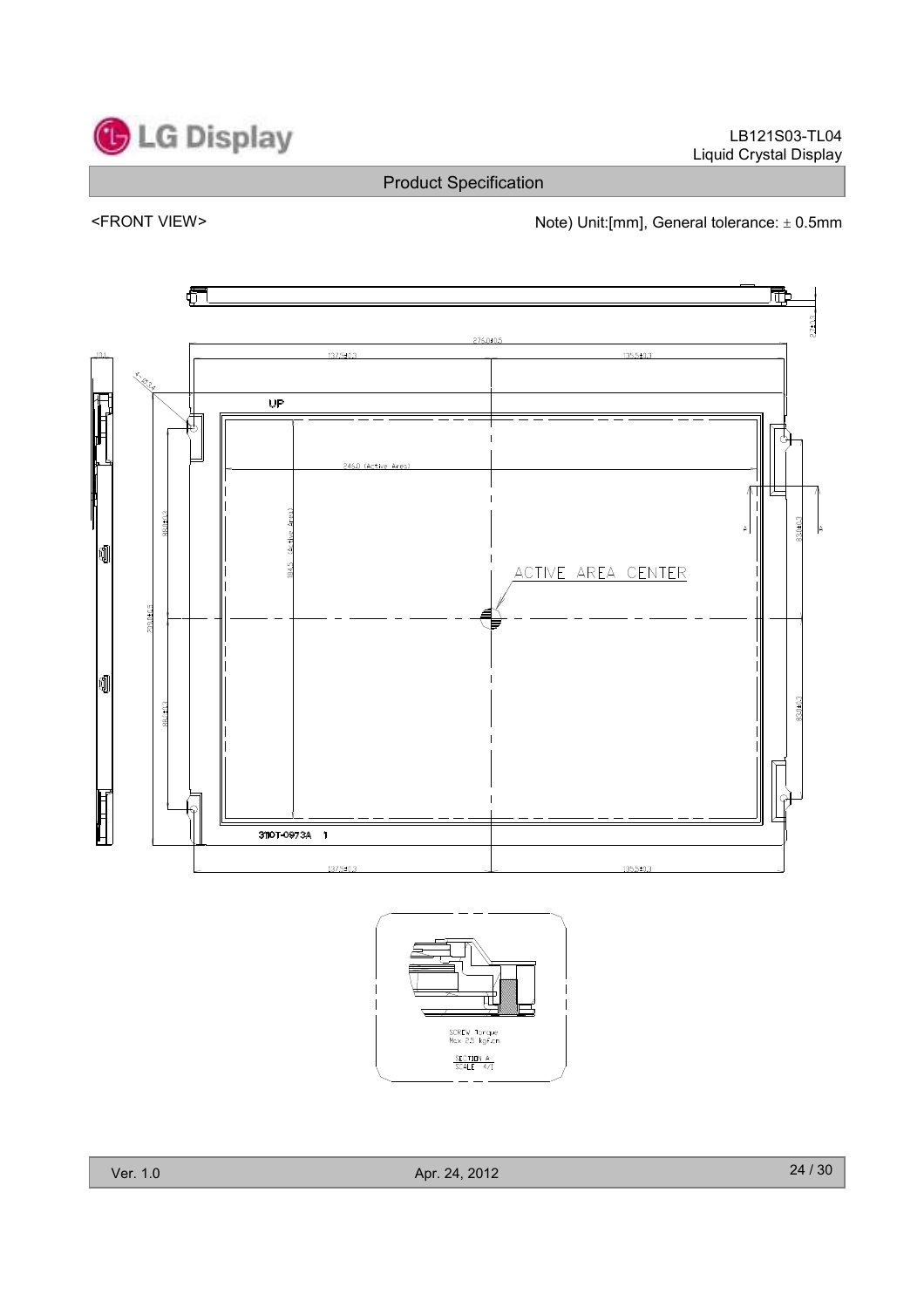

<REAR VIEW> Note) Unit:[mm], General tolerance: ± 0.5mm



1) The BLU worker seals are located at the left side of the BLU Label.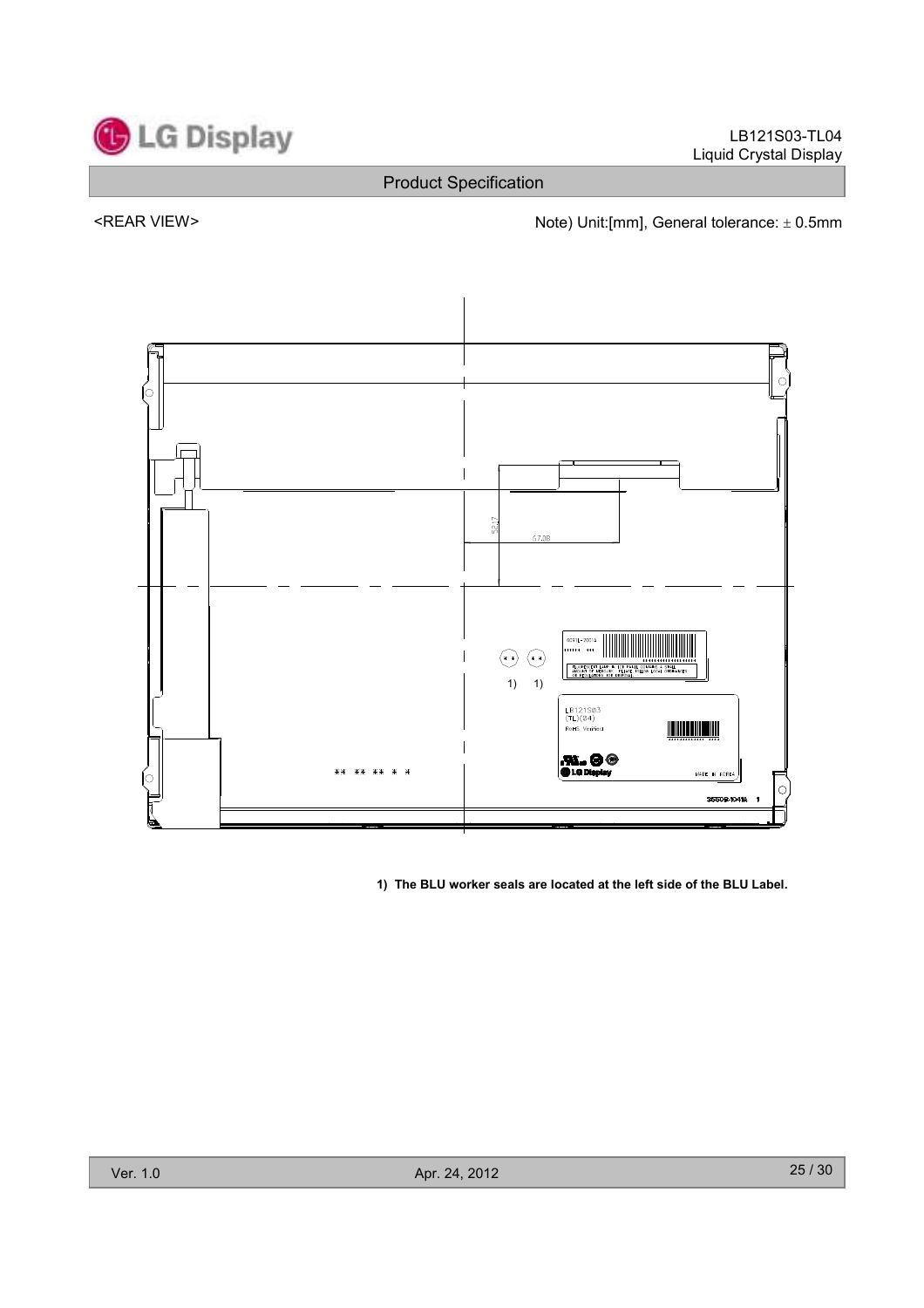

# 6. Reliability

Environment test condition

| No.            | <b>Test Item</b>                            | <b>Conditions</b>                                                                                |
|----------------|---------------------------------------------|--------------------------------------------------------------------------------------------------|
| 1              | High temperature storage test               | Ta= 80°C, 240h                                                                                   |
| $\overline{2}$ | Low temperature storage test                | Ta= $-30^{\circ}$ C, 240h                                                                        |
| 3              | High temperature operation test             | Ta= 70°C, 240h                                                                                   |
| 4              | Low temperature operation test              | Ta= $-10^{\circ}$ C, 240h                                                                        |
| 5              | Vibration test (non-operating)              | Random, $10 \sim 300$ Hz, 1Grms, 3 axis, 30min/axis                                              |
| 6              | Shock test (non-operating)                  | Half sine wave, 120G, 2ms<br>one shock of each six faces(I.e. run 180G 6ms<br>for all six faces) |
| 7              | Altitude<br>operating<br>storage / shipment | $0 \sim 10,000$ feet (3,048m) 24Hr<br>$0 \sim 40,000$ feet (12,192m) 24Hr                        |

{ Result Evaluation Criteria }

1. Evaluation should be tested after storage at room temperature for 24 hours.

2. There should be no change which might affect the practical display function when the display test quality test is conducted under normal operating condition.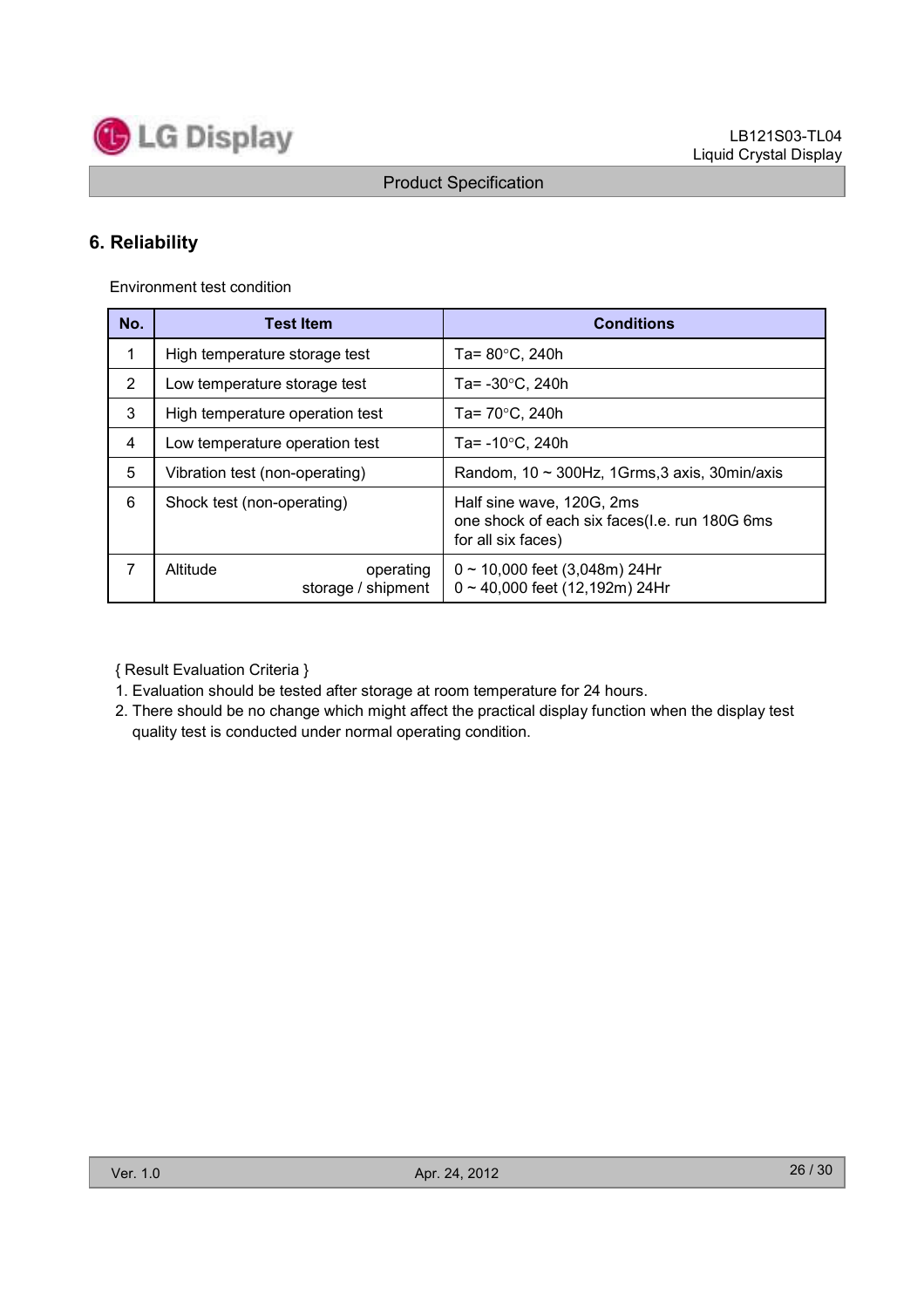

# 7. International Standards

### 7-1. Safety

- a) UL 60950-1, Underwriters Laboratories Inc. Information Technology Equipment - Safety - Part 1 : General Requirements.
- b) CAN/CSA C22.2 No.60950-1-07, Canadian Standards Association. Information Technology Equipment - Safety - Part 1 : General Requirements.
- c) EN 60950-1, European Committee for Electrotechnical Standardization (CENELEC). Information Technology Equipment - Safety - Part 1 : General Requirements.

#### 7-2. Environment

a) RoHS, Directive 2002/95/EC of the European Parliament and of the council of 27 January 2003

# 7-3. EMC

a) ANSI C63.4 "Methods of Measurement of Radio-Noise Emissions from Low-Voltage Electrical and Electrical Equipment in the Range of 9kHZ to 40GHz. "American National Standards Institute(ANSI), 1992

b) C.I.S.P.R "Limits and Methods of Measurement of Radio Interface Characteristics of Information Technology Equipment." International Special Committee on Radio Interference.

c) EN 55022 "Limits and Methods of Measurement of Radio Interface Characteristics of Information Technology Equipment." European Committee for Electro technical Standardization.(CENELEC), 1998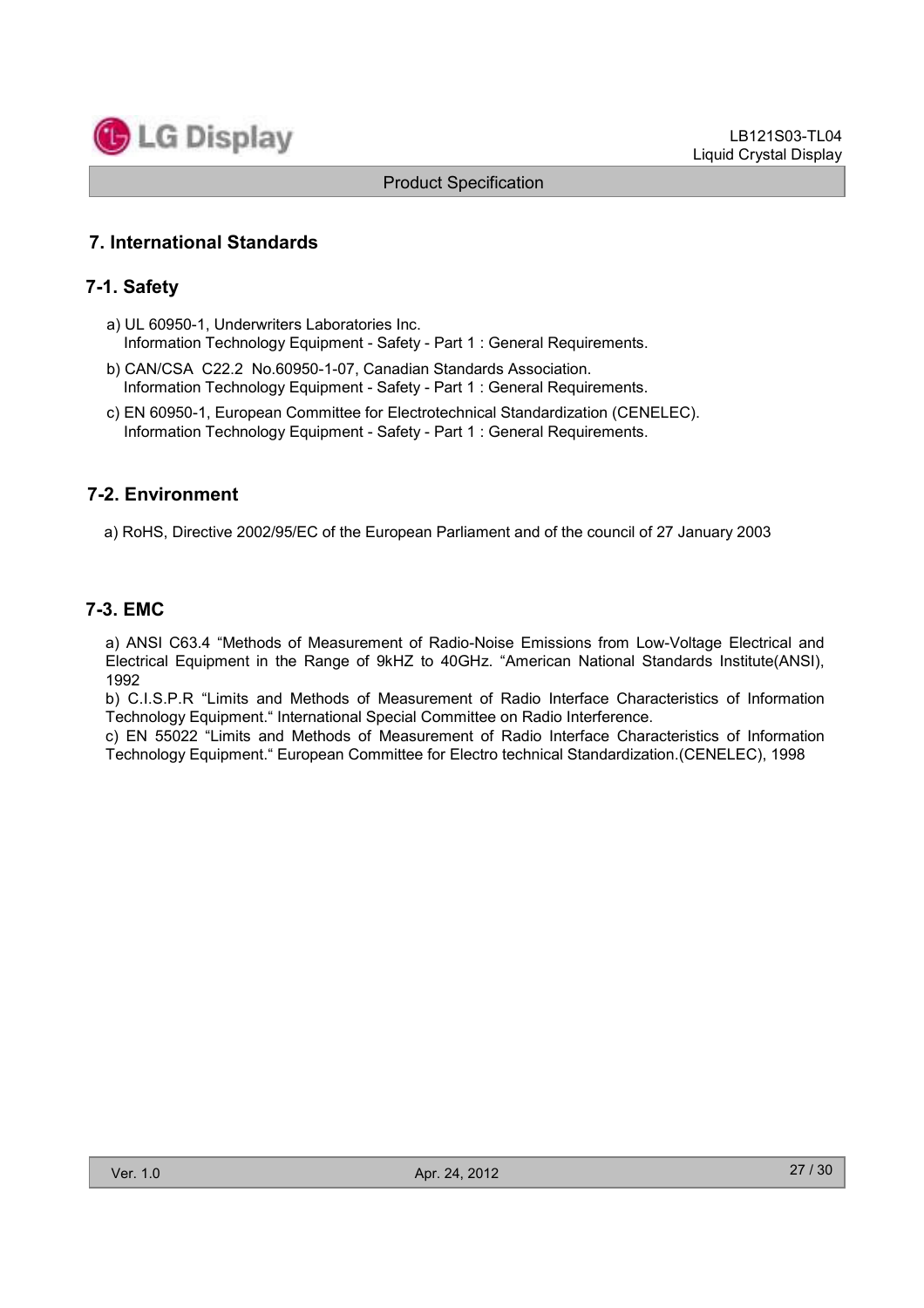

# 8. Packing

# 8-1. Designation of Lot Mark

a) Lot Mark



A,B,C : SIZE(INCH) D : YEAR

 $E: MONTH$   $F \sim M : SERIAL NO.$ 

Note

| Year | 2011 | 2012 | 2013 | 2014 | 2015 | 2016 | 2017 | 2018 | 2019 | 2020 |
|------|------|------|------|------|------|------|------|------|------|------|
| Mark |      |      |      | ◡    | –    |      |      |      |      |      |

2. MONTH

| Month | Jan | -<br>Feb | Mar | Apr | May | Jun | Jul | Aug | Sep | Oct | Nov | Dec |
|-------|-----|----------|-----|-----|-----|-----|-----|-----|-----|-----|-----|-----|
| Mark  |     | -        |     |     |     |     |     |     |     |     | ◡   | ັ   |

b) Location of Lot Mark

Serial No. is printed on the label. The label is attached to the backside of the LCD module. This is subject to change without prior notice.

#### 8-2. Packing Form

- a) Package quantity in one box : 16 pcs
- b) Box Size : 425mm  $\times$  328mm  $\times$  350mm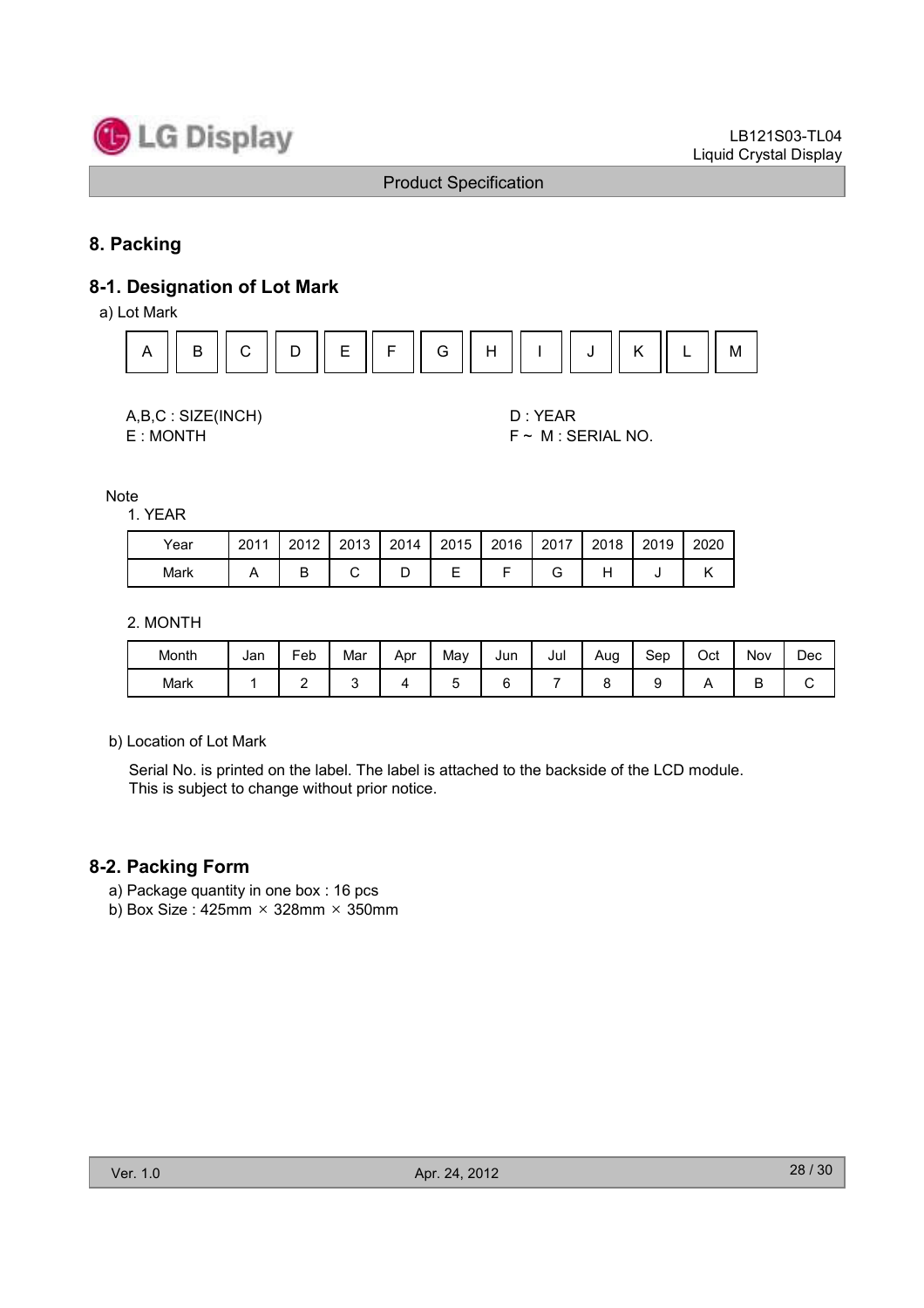

# 9. PRECAUTIONS

Please pay attention to the followings when you use this TFT LCD module.

# 9-1. MOUNTING PRECAUTIONS

- (1) You must mount a module using holes arranged in four corners or four sides.
- (2) You should consider the mounting structure so that uneven force (ex. Twisted stress) is not applied to the module. And the case on which a module is mounted should have sufficient strength so that external force is not transmitted directly to the module.
- (3) Please attach the surface transparent protective plate to the surface in order to protect the polarizer. Transparent protective plate should have sufficient strength in order to the resist external force.
- (4) You should adopt radiation structure to satisfy the temperature specification.
- (5) Acetic acid type and chlorine type materials for the cover case are not desirable because the former generates corrosive gas of attacking the polarizer at high temperature and the latter causes circuit break by electro-chemical reaction.
- (6) Do not touch, push or rub the exposed polarizers with glass, tweezers or anything harder than HB pencil lead. And please do not rub with dust clothes with chemical treatment. Do not touch the surface of polarizer for bare hand or greasy cloth.(Some cosmetics are detrimental to the polarizer.)
- (7) When the surface becomes dusty, please wipe gently with absorbent cotton or other soft materials like chamois soaks with petroleum benzene. Normal-hexane is recommended for cleaning the adhesives used to attach front / rear polarizers. Do not use acetone, toluene and alcohol because they cause chemical damage to the polarizer.
- (8) Wipe off saliva or water drops as soon as possible. Their long time contact with polarizer causes deformations and color fading.
- (9) Do not open the case because inside circuits do not have sufficient strength.

# 9-2. OPERATING PRECAUTIONS

- (1) The spike noise causes the mis-operation of circuits. It should be lower than following voltage :  $V=\pm 200$ mV(Over and under shoot voltage)
- (2) Response time depends on the temperature.(In lower temperature, it becomes longer.)
- (3) Brightness depends on the temperature. (In lower temperature, it becomes lower.)
- And in lower temperature, response time(required time that brightness is stable after turned on) becomes longer.
- (4) Be careful for condensation at sudden temperature change. Condensation makes damage to polarizer or electrical contacted parts. And after fading condensation, smear or spot will occur.
- (5) When fixed patterns are displayed for a long time, remnant image is likely to occur.
- (6) Module has high frequency circuits. Sufficient suppression to the electromagnetic interference shall be done by system manufacturers. Grounding and shielding methods may be important to minimized the interference.
	- If Customer supply incorrect Signal/Power, LGD cannot guarantee the Quality of LCM.